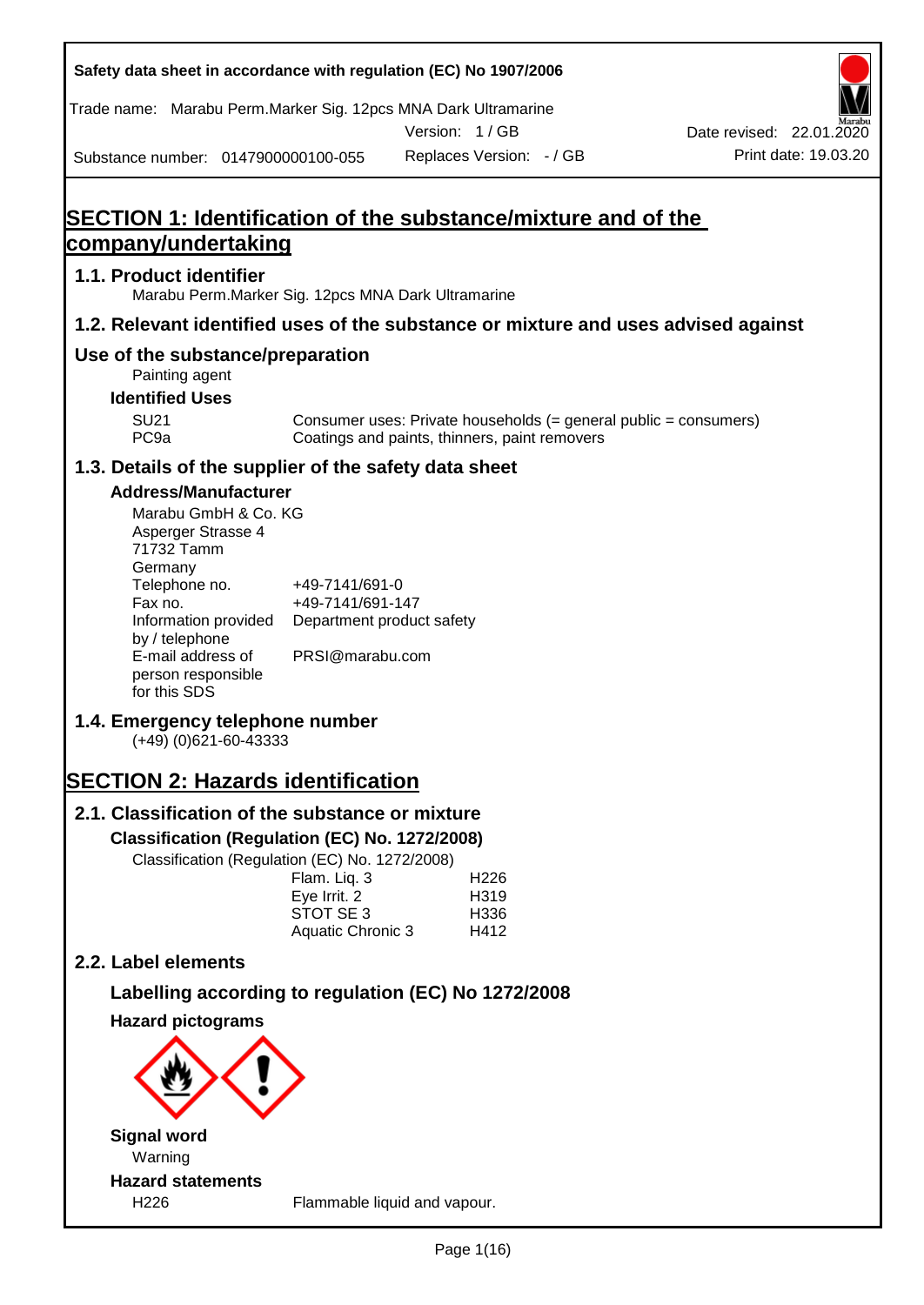| Safety data sheet in accordance with regulation (EC) No 1907/2006               |                                                       |               |                  |                          |                                                                                  |                          |
|---------------------------------------------------------------------------------|-------------------------------------------------------|---------------|------------------|--------------------------|----------------------------------------------------------------------------------|--------------------------|
| Trade name: Marabu Perm.Marker Sig. 12pcs MNA Dark Ultramarine                  |                                                       | Version: 1/GB |                  |                          |                                                                                  |                          |
|                                                                                 |                                                       |               |                  |                          |                                                                                  | Date revised: 22.01.2020 |
| Substance number: 0147900000100-055                                             |                                                       |               |                  | Replaces Version: - / GB |                                                                                  | Print date: 19.03.20     |
| H319                                                                            | Causes serious eye irritation.                        |               |                  |                          |                                                                                  |                          |
| H336                                                                            | May cause drowsiness or dizziness.                    |               |                  |                          |                                                                                  |                          |
| H412                                                                            | Harmful to aquatic life with long lasting effects.    |               |                  |                          |                                                                                  |                          |
| <b>Precautionary statements</b>                                                 |                                                       |               |                  |                          |                                                                                  |                          |
| P <sub>101</sub>                                                                |                                                       |               |                  |                          | If medical advice is needed, have product container or label at hand.            |                          |
| P102                                                                            | Keep out of reach of children.                        |               |                  |                          |                                                                                  |                          |
| P210                                                                            | sources. No smoking.                                  |               |                  |                          | Keep away from heat, hot surfaces, sparks, open flames and other ignition        |                          |
| P <sub>264.1</sub>                                                              | Wash hands thoroughly after handling.                 |               |                  |                          |                                                                                  |                          |
| P271                                                                            | Use only outdoors or in a well-ventilated area.       |               |                  |                          |                                                                                  |                          |
| P280                                                                            |                                                       |               |                  |                          | Wear protective gloves / protective clothing / eye protection / face protection. |                          |
| P305+P351+P338                                                                  | lenses, if present and easy to do. Continue rinsing.  |               |                  |                          | IF IN EYES: Rinse cautiously with water for several minutes. Remove contact      |                          |
| P405                                                                            | Store locked up.                                      |               |                  |                          |                                                                                  |                          |
| P501.9                                                                          | Dispose of contents / container as problematic waste. |               |                  |                          |                                                                                  |                          |
| Hazardous component(s) to be indicated on label (Regulation (EC) No. 1272/2008) |                                                       |               |                  |                          |                                                                                  |                          |
| contains                                                                        | 1-Methoxy-2-propanol                                  |               |                  |                          |                                                                                  |                          |
|                                                                                 |                                                       |               |                  |                          |                                                                                  |                          |
| 2.3. Other hazards                                                              |                                                       |               |                  |                          |                                                                                  |                          |
| No special hazards have to be mentioned.                                        |                                                       |               |                  |                          |                                                                                  |                          |
|                                                                                 |                                                       |               |                  |                          |                                                                                  |                          |
| <b>SECTION 3: Composition/information on ingredients</b>                        |                                                       |               |                  |                          |                                                                                  |                          |
| 3.2. Mixtures                                                                   |                                                       |               |                  |                          |                                                                                  |                          |
| <b>Hazardous ingredients</b>                                                    |                                                       |               |                  |                          |                                                                                  |                          |
|                                                                                 |                                                       |               |                  |                          |                                                                                  |                          |
| <b>Ethanol</b>                                                                  |                                                       |               |                  |                          |                                                                                  |                          |
| CAS No.                                                                         | 64-17-5                                               |               |                  |                          |                                                                                  |                          |
| EINECS no.                                                                      | 200-578-6                                             |               |                  |                          |                                                                                  |                          |
| Registration no.                                                                | 01-2119457610-43                                      |               |                  |                          |                                                                                  |                          |
| Concentration                                                                   | $>=$ 25                                               |               | $\sim$           | 50                       | %                                                                                |                          |
| Classification (Regulation (EC) No. 1272/2008)                                  |                                                       |               |                  |                          |                                                                                  |                          |
|                                                                                 | Flam. Liq. 2                                          |               | H <sub>225</sub> |                          |                                                                                  |                          |
|                                                                                 | Eye Irrit. 2                                          |               | H319             |                          |                                                                                  |                          |
|                                                                                 |                                                       |               |                  |                          |                                                                                  |                          |
| Concentration limits (Regulation (EC) No. 1272/2008)                            | Eye Irrit. 2                                          | H319          |                  | $>= 50 \%$               |                                                                                  |                          |
| 1-Methoxy-2-propanol                                                            |                                                       |               |                  |                          |                                                                                  |                          |
| CAS No.                                                                         | 107-98-2                                              |               |                  |                          |                                                                                  |                          |
| EINECS no.                                                                      | 203-539-1                                             |               |                  |                          |                                                                                  |                          |
|                                                                                 | 01-2119457435-35                                      |               |                  |                          |                                                                                  |                          |
| Registration no.<br>Concentration                                               |                                                       | 25            |                  | 50                       | $\%$                                                                             |                          |
|                                                                                 | $>=$                                                  |               | $\,<\,$          |                          |                                                                                  |                          |
| Classification (Regulation (EC) No. 1272/2008)                                  |                                                       |               |                  |                          |                                                                                  |                          |
|                                                                                 | STOT SE 3                                             |               | H336             |                          |                                                                                  |                          |
|                                                                                 | Flam. Liq. 3                                          |               | H226             |                          |                                                                                  |                          |
|                                                                                 |                                                       |               |                  |                          |                                                                                  |                          |
| <b>Benzyl alcohol</b>                                                           |                                                       |               |                  |                          |                                                                                  |                          |
| CAS No.                                                                         | 100-51-6                                              |               |                  |                          |                                                                                  |                          |
| EINECS no.                                                                      | 202-859-9                                             |               |                  |                          |                                                                                  |                          |
| Registration no.                                                                | 01-2119492630-38                                      |               |                  |                          |                                                                                  |                          |
| Concentration                                                                   | $>=$                                                  | 1             | $\,<\,$          | 10                       | %                                                                                |                          |
|                                                                                 |                                                       |               |                  |                          |                                                                                  |                          |
| Classification (Regulation (EC) No. 1272/2008)                                  |                                                       |               |                  |                          |                                                                                  |                          |
|                                                                                 | Acute Tox. 4                                          |               | H332             |                          |                                                                                  |                          |
|                                                                                 |                                                       |               |                  |                          |                                                                                  |                          |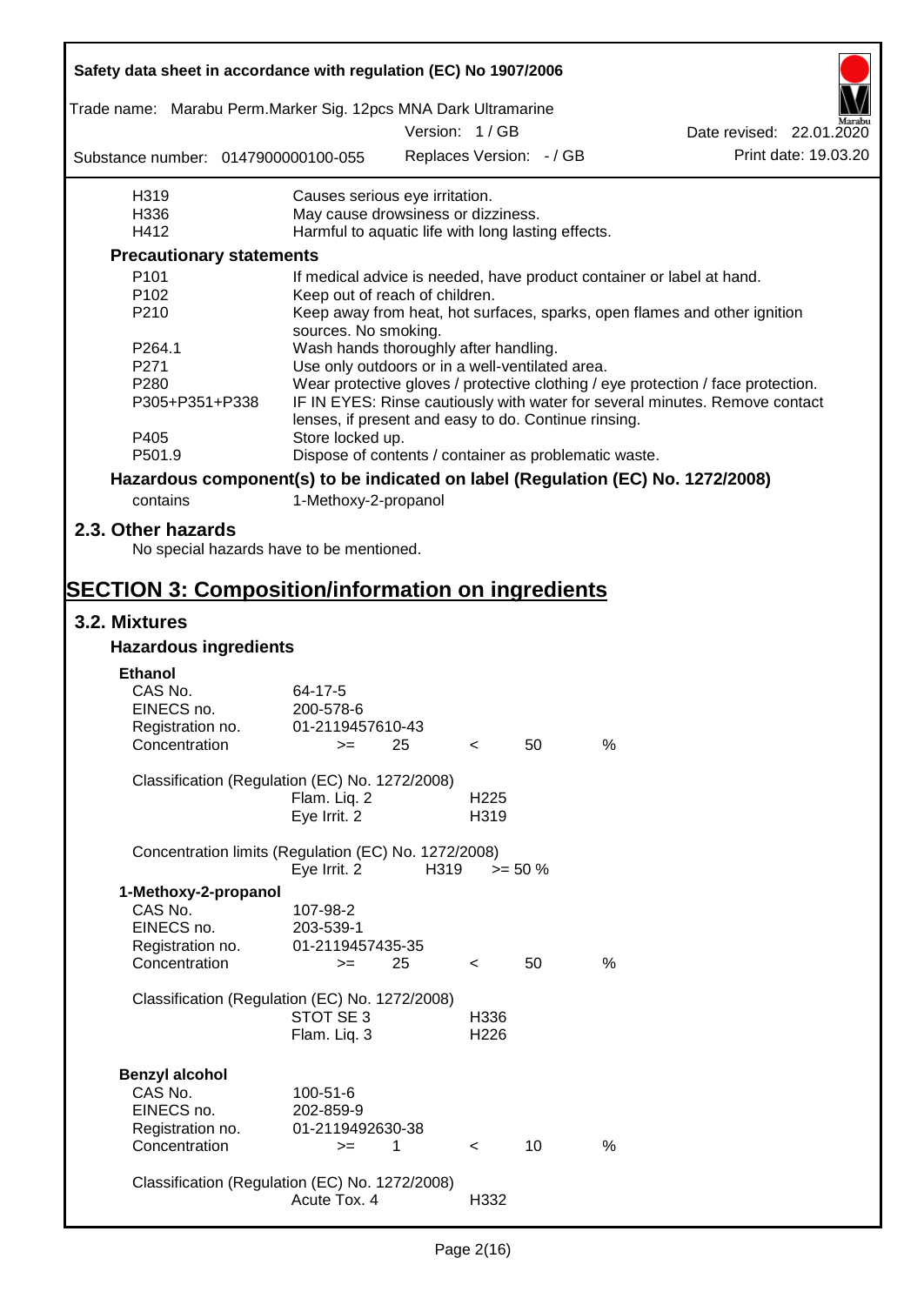|                       | Safety data sheet in accordance with regulation (EC) No 1907/2006<br>Trade name: Marabu Perm. Marker Sig. 12pcs MNA Dark Ultramarine |               |                                               |    |      |                          |                      |
|-----------------------|--------------------------------------------------------------------------------------------------------------------------------------|---------------|-----------------------------------------------|----|------|--------------------------|----------------------|
|                       |                                                                                                                                      | Version: 1/GB |                                               |    |      | Date revised: 22.01.2020 | Aarabu               |
|                       | Substance number: 0147900000100-055                                                                                                  |               | Replaces Version: -/ GB                       |    |      |                          | Print date: 19.03.20 |
|                       | Acute Tox, 4                                                                                                                         |               | H302                                          |    |      |                          |                      |
|                       | Eye Irrit. 2                                                                                                                         |               | H319                                          |    |      |                          |                      |
| CAS No.<br>EINECS no. | 3',6'-bis(diethylamino)spiro[isobenzofuran-1(3H),9'-[9H]xanthene]-3-one<br>509-34-2<br>208-096-8                                     |               |                                               |    |      |                          |                      |
| Concentration         | $>=$                                                                                                                                 | 2,5           | $\lt$                                         | 10 | $\%$ |                          |                      |
|                       | Classification (Regulation (EC) No. 1272/2008)<br>Acute Tox. 4<br>Eye Irrit. 2<br><b>Aquatic Chronic 2</b>                           |               | H <sub>302</sub><br>H <sub>3</sub> 19<br>H411 |    |      |                          |                      |

# **SECTION 4: First aid measures**

## **4.1. Description of first aid measures**

#### **General information**

In all cases of doubt, or when symptoms persist, seek medical attention. Never give anything by mouth to an unconscious person. If unconscious place in recovery position and seek medical advice.

#### **After inhalation**

Remove to fresh air, keep patient warm and at rest. If breathing is irregular or stopped, administer artificial respiration.

#### **After skin contact**

Remove contaminated clothing. Wash skin thoroughly with soap and water or use recognised skin cleanser. Do NOT use solvents or thinners.

#### **After eye contact**

Remove contact lenses, irrigate copiously with clean, fresh water, holding the eyelids apart for at least 10 minutes and seek immediate medical advice.

#### **After ingestion**

If accidentally swallowed rinse the mouth with plenty of water (only if the person is conscious) and obtain immediate medical attention. Keep at rest. Do NOT induce vomiting.

#### **4.2. Most important symptoms and effects, both acute and delayed**

Until now no symptoms known so far.

#### **4.3. Indication of any immediate medical attention and special treatment needed**

#### **Hints for the physician / treatment**

Treat symptomatically

# **SECTION 5: Firefighting measures**

#### **5.1. Extinguishing media**

#### **Suitable extinguishing media**

Recommended: alcohol resistant foam, CO2, powders, water spray/mist, Not be used for safety reasons: water *iet* 

#### **5.2. Special hazards arising from the substance or mixture**

In the event of fire the following can be released: Carbon monoxide (CO); Carbon dioxide (CO2); dense black smoke; Nitrogen oxides (NOx); Sulphur oxides; Hydrogen chloride (HCl)

#### **5.3. Advice for firefighters**

#### **Special protective equipment for fire-fighting**

Cool closed containers exposed to fire with water. Do not allow run-off from fire fighting to enter drains or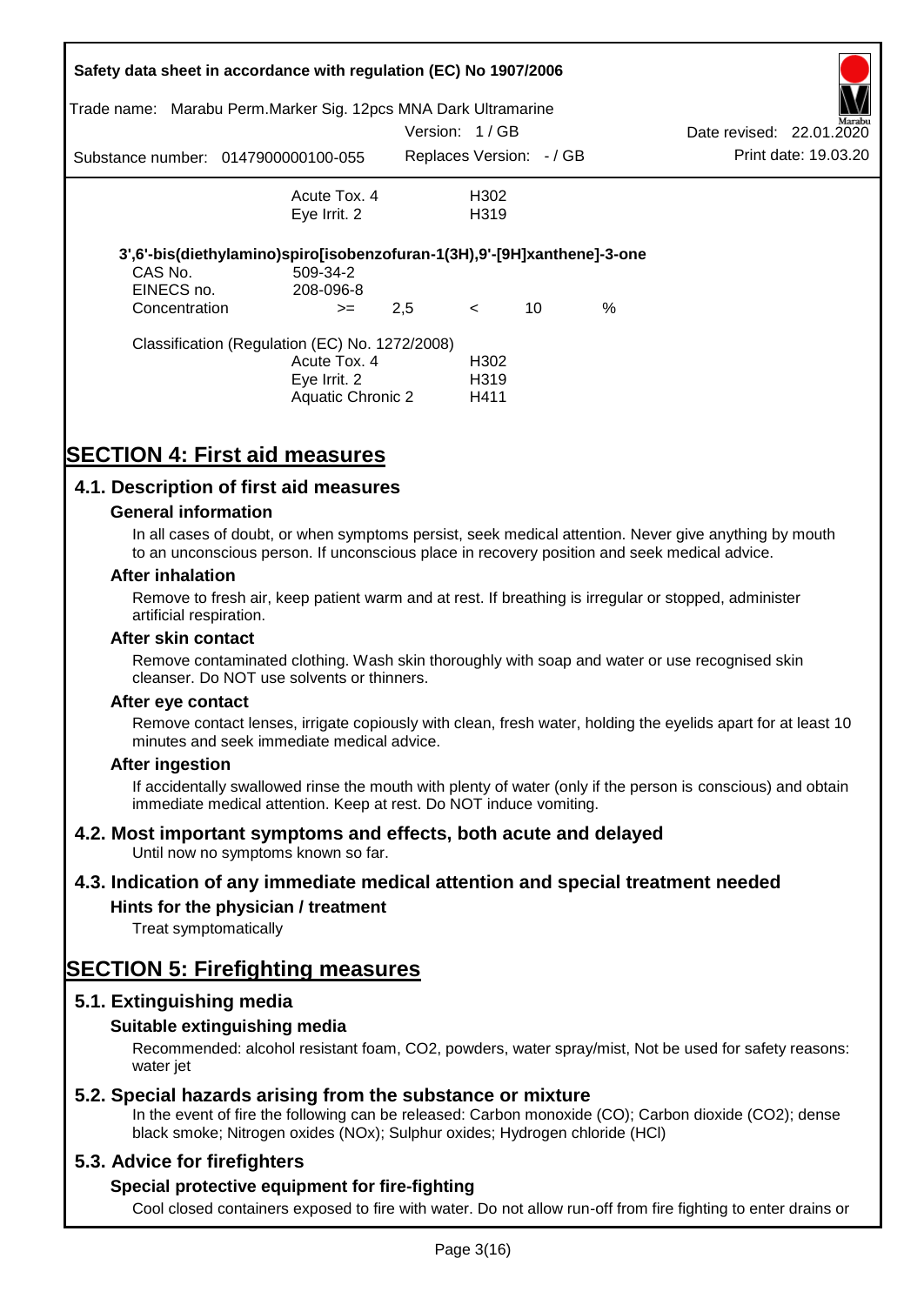Trade name: Marabu Perm.Marker Sig. 12pcs MNA Dark Ultramarine

Version: 1 / GB

Replaces Version: - / GB Print date: 19.03.20 Date revised: 22.01.

Substance number: 0147900000100-055

water courses.

# **SECTION 6: Accidental release measures**

#### **6.1. Personal precautions, protective equipment and emergency procedures**

Exclude sources of ignition and ventilate the area. Avoid breathing vapours. Refer to protective measures listed in Sections 7 and 8.

## **6.2. Environmental precautions**

Do not allow to enter drains or waterways. If the product contaminates lakes, rivers or sewage, inform appropriate authorities in accordance with local regulations.

## **6.3. Methods and material for containment and cleaning up**

Contain and collect spillage with non-combustible absorbent materials, e.g. sand, earth, vermiculite, diatomaceous earth and place in container for disposal according to local regulations (see section 13). Clean preferably with a detergent - avoid use of solvents.

#### **6.4. Reference to other sections**

Information regarding Safe handling, see Section 7. Information regarding personal protective measures, see Section 8. Information regarding waste disposal, see Section 13.

# **SECTION 7: Handling and storage**

# **7.1. Precautions for safe handling**

## **Advice on safe handling**

Prevent the creation of flammable or explosive concentrations of vapour in air and avoid vapour concentration higher than the occupational exposure limits. In addition, the product should only be used in areas from which all naked lights and other sources of ignition have been excluded. Electrical equipment should be protected to the appropriate standard. Mixture may charge electrostatically: always use earthing leads when transferring from one container to another. Operators should wear anti-static footwear and clothing and floors should be of the conducting type. Isolate from sources of heat, sparks and open flame. No sparking tools should be used. Avoid skin and eye contact. Avoid the inhalation of particulates and spray mist arising from the application of this mixture. Smoking, eating and drinking shall be prohibited in application area. For personal protection see Section 8. Never use pressure to empty: container is not a pressure vessel. Always keep in containers of same material as the original one. Comply with the health and safety at work laws. Do not allow to enter drains or water courses.

#### **Advice on protection against fire and explosion**

Vapours are heavier than air and may spread along floors. Vapours may form explosive mixtures with air.

#### **Classification of fires / temperature class / Ignition group / Dust explosion class**

| Classification of fires | B (Combustible liquid substances) |
|-------------------------|-----------------------------------|
| Temperature class       | T3                                |

# **7.2. Conditions for safe storage, including any incompatibilities**

#### **Requirements for storage rooms and vessels**

Electrical installations/working materials must comply with the local applied technological safety standards. Storage rooms in which filling operations take place must have a conducting floor. Store in accordance with national regulation

#### **Hints on storage assembly**

Store away from oxidising agents, from strongly alkaline and strongly acid materials.

#### **Further information on storage conditions**

Observe label precautions. Store between 15 and 30 °C in a dry, well ventilated place away from sources of heat and direct sunlight. Keep container tightly closed. Keep away from sources of ignition. No smoking. Prevent unauthorised access. Containers which are opened must be carefully resealed and kept upright to prevent leakage.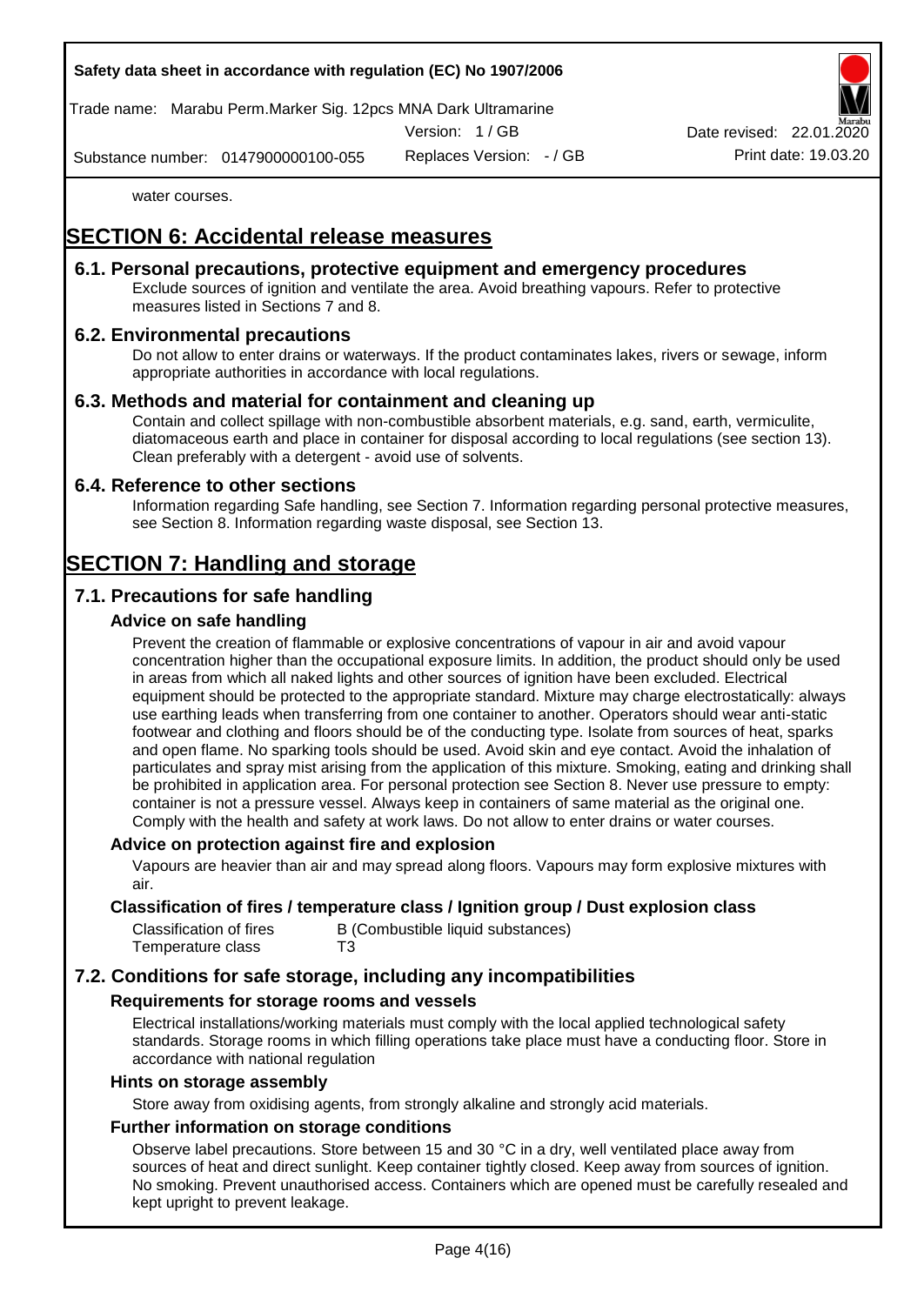| Safety data sheet in accordance with regulation (EC) No 1907/2006                  |            |                                |      |                   |                          |
|------------------------------------------------------------------------------------|------------|--------------------------------|------|-------------------|--------------------------|
| Trade name: Marabu Perm.Marker Sig. 12pcs MNA Dark Ultramarine                     |            | Version: 1/GB                  |      |                   | Date revised: 22.01.2020 |
| Substance number: 0147900000100-055                                                |            | Replaces Version: - / GB       |      |                   | Print date: 19.03.20     |
| 7.3. Specific end use(s)<br>Painting agent                                         |            |                                |      |                   |                          |
| <b>SECTION 8: Exposure controls/personal protection</b><br>8.1. Control parameters |            |                                |      |                   |                          |
| <b>Exposure limit values</b>                                                       |            |                                |      |                   |                          |
| <b>Ethanol</b>                                                                     |            |                                |      |                   |                          |
| List                                                                               | EH40       |                                |      |                   |                          |
| <b>Type</b>                                                                        | WEL        |                                |      |                   |                          |
| Value                                                                              | 1920       | mg/m <sup>3</sup>              | 1000 | ppm(V)            |                          |
| <b>Status: 2011</b>                                                                |            |                                |      |                   |                          |
| 1-Methoxy-2-propanol                                                               |            |                                |      |                   |                          |
| List                                                                               | EH40       |                                |      |                   |                          |
| <b>Type</b>                                                                        | WEL        |                                |      |                   |                          |
| Value                                                                              | 375        | mg/m <sup>3</sup>              | 100  | ppm(V)            |                          |
| Short term exposure limit                                                          | 560        | mg/m <sup>3</sup>              | 150  | ppm(V)            |                          |
| Skin resorption / sensibilisation: Sk;                                             |            | <b>Status: 2011</b>            |      |                   |                          |
| <b>Derived No/Minimal Effect Levels (DNEL/DMEL)</b>                                |            |                                |      |                   |                          |
|                                                                                    |            |                                |      |                   |                          |
| <b>Ethanol</b>                                                                     |            |                                |      |                   |                          |
| Type of value<br>Reference group                                                   | Worker     | Derived No Effect Level (DNEL) |      |                   |                          |
| Duration of exposure                                                               | Long term  |                                |      |                   |                          |
| Route of exposure                                                                  | inhalative |                                |      |                   |                          |
| Mode of action                                                                     |            | Systemic effects               |      |                   |                          |
| Concentration                                                                      |            | 950                            |      | mg/m <sup>3</sup> |                          |
|                                                                                    |            |                                |      |                   |                          |
| Type of value                                                                      |            | Derived No Effect Level (DNEL) |      |                   |                          |
| Reference group                                                                    | Worker     |                                |      |                   |                          |
| Duration of exposure                                                               | Short term |                                |      |                   |                          |
| Route of exposure                                                                  | inhalative |                                |      |                   |                          |
| Mode of action                                                                     |            | Local effects                  |      |                   |                          |
| Concentration                                                                      |            | 1900                           |      | mg/m <sup>3</sup> |                          |
|                                                                                    |            |                                |      |                   |                          |
| Type of value                                                                      |            | Derived No Effect Level (DNEL) |      |                   |                          |
| Reference group                                                                    | Worker     |                                |      |                   |                          |
| Duration of exposure                                                               | Long term  |                                |      |                   |                          |
| Route of exposure                                                                  | dermal     |                                |      |                   |                          |
| Mode of action                                                                     |            | Systemic effects               |      |                   |                          |
| Concentration                                                                      |            | 343                            |      | mg/kg/d           |                          |
| Type of value                                                                      |            | Derived No Effect Level (DNEL) |      |                   |                          |
| Reference group                                                                    | Consumer   |                                |      |                   |                          |
| Duration of exposure                                                               | Long term  |                                |      |                   |                          |
| Route of exposure                                                                  | inhalative |                                |      |                   |                          |
| Mode of action                                                                     |            | Systemic effects               |      |                   |                          |
| Concentration                                                                      |            | 114                            |      | mg/m <sup>3</sup> |                          |
|                                                                                    |            |                                |      |                   |                          |
| Type of value                                                                      |            | Derived No Effect Level (DNEL) |      |                   |                          |
| Reference group                                                                    | Consumer   |                                |      |                   |                          |
| Duration of exposure                                                               | Short term |                                |      |                   |                          |
| Route of exposure                                                                  | inhalative |                                |      |                   |                          |
| Mode of action                                                                     |            | Local effects                  |      |                   |                          |
| Concentration                                                                      |            | 950                            |      | mg/m <sup>3</sup> |                          |
|                                                                                    |            |                                |      |                   |                          |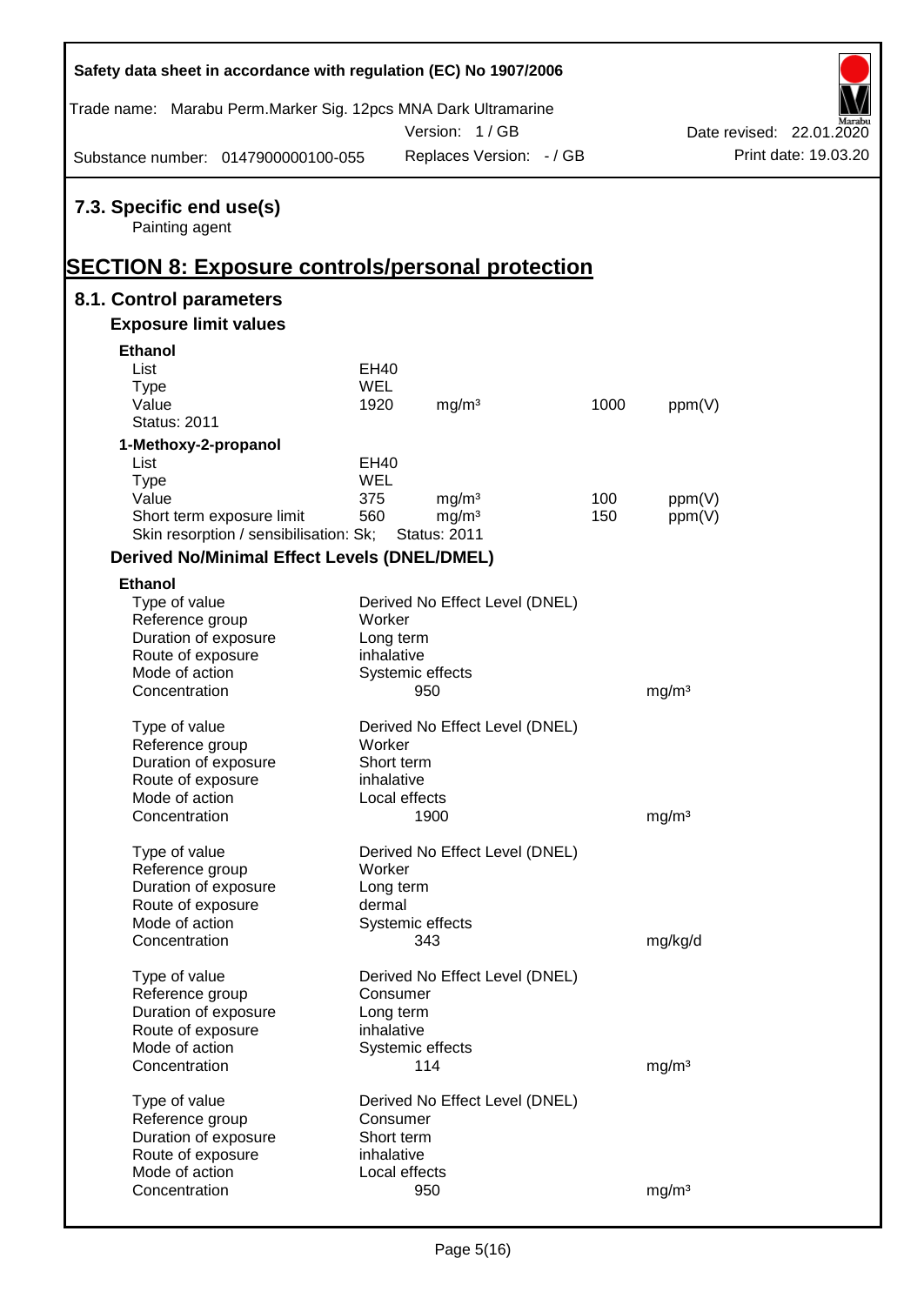| Safety data sheet in accordance with regulation (EC) No 1907/2006 |                                |                          |
|-------------------------------------------------------------------|--------------------------------|--------------------------|
| Trade name: Marabu Perm.Marker Sig. 12pcs MNA Dark Ultramarine    | Version: 1/GB                  | Date revised: 22.01.2020 |
| Substance number: 0147900000100-055                               | Replaces Version: - / GB       | Print date: 19.03.20     |
| Type of value                                                     | Derived No Effect Level (DNEL) |                          |
| Reference group                                                   | Consumer                       |                          |
| Duration of exposure                                              | Long term                      |                          |
| Route of exposure<br>Mode of action                               | dermal                         |                          |
| Concentration                                                     | Systemic effects<br>206        | mg/kg/d                  |
| Type of value                                                     | Derived No Effect Level (DNEL) |                          |
| Reference group                                                   | Consumer                       |                          |
| Duration of exposure                                              | Long term                      |                          |
| Route of exposure                                                 | oral                           |                          |
| Mode of action                                                    | Systemic effects               |                          |
| Concentration                                                     | 87                             | mg/kg/d                  |
| 1-Methoxy-2-propanol                                              |                                |                          |
| Type of value                                                     | Derived No Effect Level (DNEL) |                          |
| Reference group<br>Duration of exposure                           | Worker<br>Acute                |                          |
| Route of exposure                                                 | inhalative                     |                          |
| Mode of action                                                    | Local effects                  |                          |
| Concentration                                                     | 553,5                          | mg/m <sup>3</sup>        |
| Type of value                                                     | Derived No Effect Level (DNEL) |                          |
| Reference group                                                   | Worker                         |                          |
| Duration of exposure                                              | Long term                      |                          |
| Route of exposure                                                 | dermal                         |                          |
| Mode of action                                                    | Systemic effects               |                          |
| Concentration                                                     | 50,6                           | mg/person/<br>d          |
| Type of value                                                     | Derived No Effect Level (DNEL) |                          |
| Reference group                                                   | Worker                         |                          |
| Duration of exposure                                              | Long term                      |                          |
| Route of exposure                                                 | inhalative                     |                          |
| Mode of action                                                    | Systemic effects               |                          |
| Concentration                                                     | 369                            | mg/m <sup>3</sup>        |
| Type of value                                                     | Derived No Effect Level (DNEL) |                          |
| Reference group                                                   | <b>General Population</b>      |                          |
| Duration of exposure                                              | Long term                      |                          |
| Route of exposure                                                 | dermal                         |                          |
| Mode of action                                                    | Systemic effects               |                          |
| Concentration                                                     | 18,1                           | mg/kg                    |
| Type of value                                                     | Derived No Effect Level (DNEL) |                          |
| Reference group                                                   | <b>General Population</b>      |                          |
| Duration of exposure                                              | Long term                      |                          |
| Route of exposure                                                 | inhalative                     |                          |
| Mode of action                                                    | Systemic effects               |                          |
| Concentration                                                     | 43,9                           | mg/m <sup>3</sup>        |
| Type of value                                                     | Derived No Effect Level (DNEL) |                          |
| Reference group                                                   | <b>General Population</b>      |                          |
| Duration of exposure                                              | Long term                      |                          |
| Route of exposure                                                 | oral                           |                          |
| Mode of action                                                    | Systemic effects               |                          |
| Concentration                                                     | 3,3                            | mg/kg/d                  |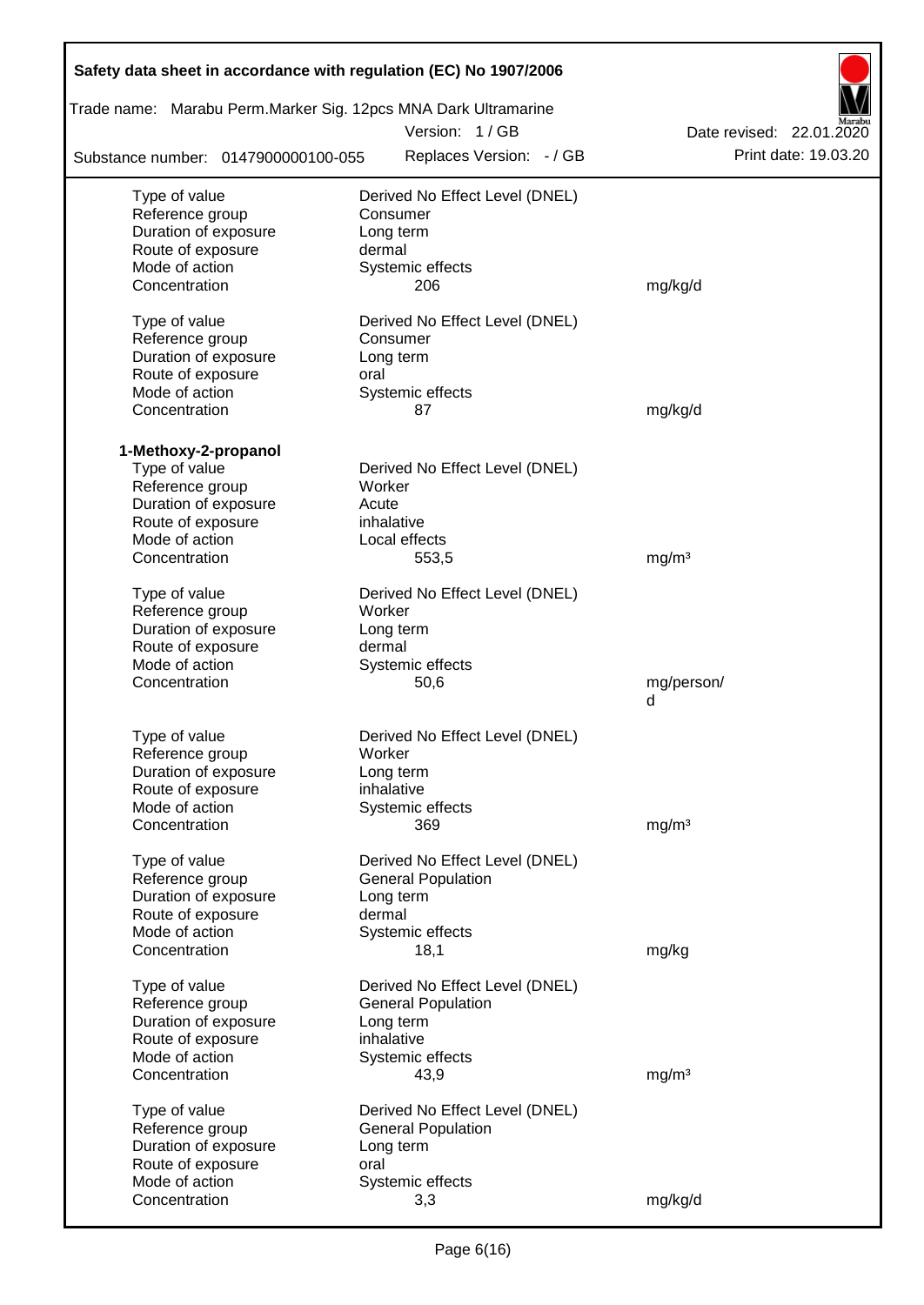| Trade name: Marabu Perm. Marker Sig. 12pcs MNA Dark Ultramarine |  |
|-----------------------------------------------------------------|--|
| Version: 1/GB                                                   |  |

Replaces Version: - / GB Print date: 19.03.20 Date revised: 22.01.2020

Substance number: 0147900000100-055

| <b>Benzyl alcohol</b>                     |                                            |                   |
|-------------------------------------------|--------------------------------------------|-------------------|
| Type of value<br>Reference group          | Derived No Effect Level (DNEL)<br>Worker   |                   |
| Duration of exposure                      | Long term                                  |                   |
| Route of exposure<br>Mode of action       | inhalative<br>Systemic effects             |                   |
| Concentration                             | 22                                         | mg/m <sup>3</sup> |
| Type of value                             | Derived No Effect Level (DNEL)             |                   |
| Reference group                           | Worker                                     |                   |
| Duration of exposure<br>Route of exposure | Short term<br>inhalative                   |                   |
| Mode of action                            | Systemic effects                           |                   |
| Concentration                             | 110                                        | mg/m <sup>3</sup> |
| Type of value                             | Derived No Effect Level (DNEL)             |                   |
| Reference group<br>Duration of exposure   | Worker<br>Long term                        |                   |
| Route of exposure                         | dermal                                     |                   |
| Mode of action<br>Concentration           | Systemic effects<br>8                      |                   |
|                                           |                                            | mg/kg/d           |
| Type of value<br>Reference group          | Derived No Effect Level (DNEL)<br>Worker   |                   |
| Duration of exposure                      | Short term                                 |                   |
| Route of exposure                         | dermal                                     |                   |
| Mode of action<br>Concentration           | Systemic effects<br>40                     | mg/kg/d           |
|                                           |                                            |                   |
| Type of value<br>Reference group          | Derived No Effect Level (DNEL)<br>Consumer |                   |
| Duration of exposure                      | Long term                                  |                   |
| Route of exposure<br>Mode of action       | inhalative                                 |                   |
| Concentration                             | Systemic effects<br>5,4                    | mg/m <sup>3</sup> |
| Type of value                             | Derived No Effect Level (DNEL)             |                   |
| Reference group                           | Consumer                                   |                   |
| Duration of exposure                      | Short term                                 |                   |
| Route of exposure<br>Mode of action       | inhalative<br>Systemic effects             |                   |
| Concentration                             | 27                                         | mg/m <sup>3</sup> |
| Type of value                             | Derived No Effect Level (DNEL)             |                   |
| Reference group                           | Consumer                                   |                   |
| Duration of exposure<br>Route of exposure | Long term<br>dermal                        |                   |
| Mode of action                            | Systemic effects                           |                   |
| Concentration                             | 4                                          | mg/kg/d           |
| Type of value                             | Derived No Effect Level (DNEL)             |                   |
| Reference group<br>Duration of exposure   | Consumer<br>Short term                     |                   |
| Route of exposure                         | dermal                                     |                   |
| Mode of action                            | Systemic effects                           |                   |
| Concentration                             | 20                                         | mg/kg/d           |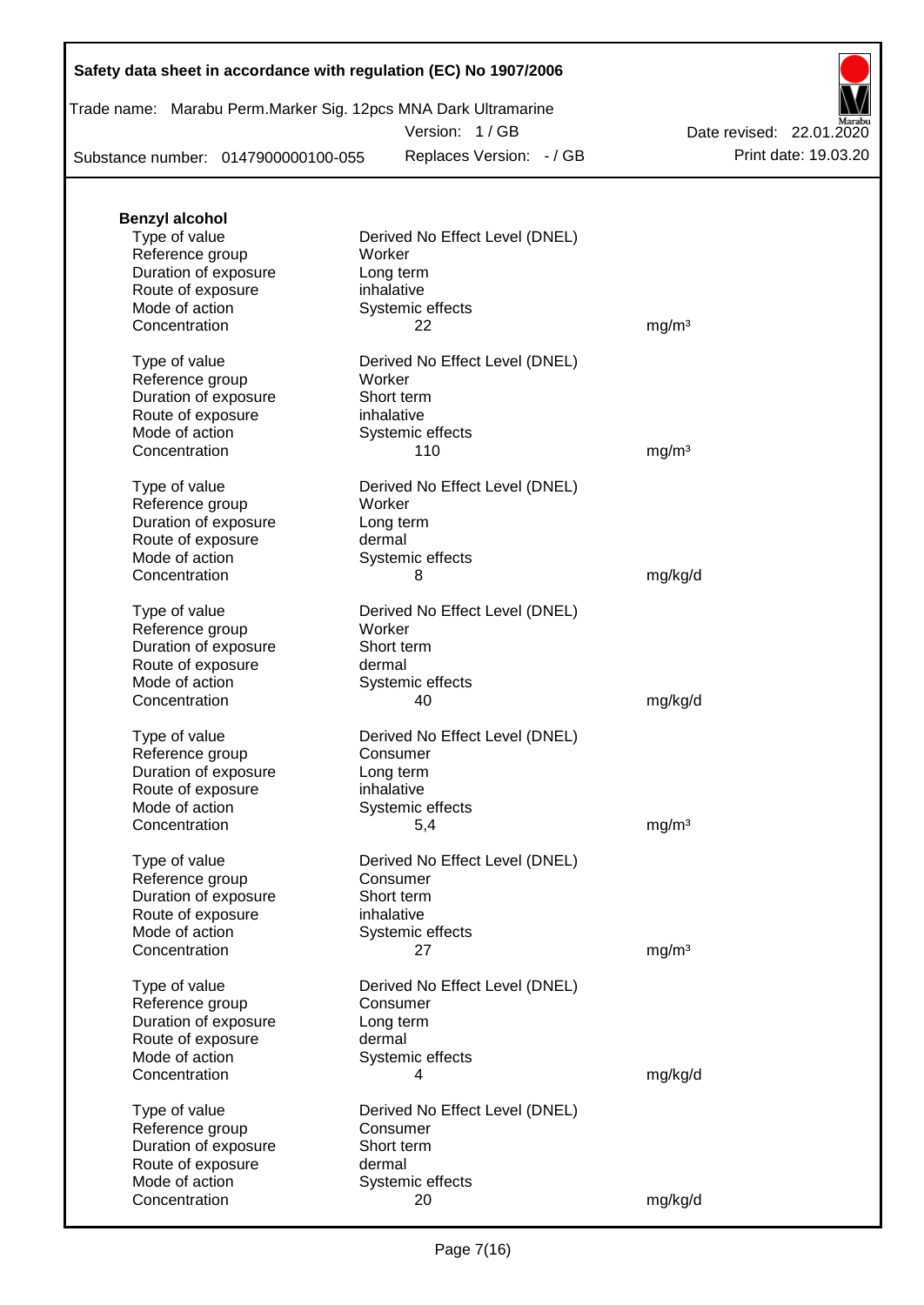| Safety data sheet in accordance with regulation (EC) No 1907/2006 |             |                                |                          |
|-------------------------------------------------------------------|-------------|--------------------------------|--------------------------|
| Trade name: Marabu Perm. Marker Sig. 12pcs MNA Dark Ultramarine   |             | Version: 1/GB                  | Date revised: 22.01.2020 |
| Substance number: 0147900000100-055                               |             | Replaces Version: - / GB       | Print date: 19.03.20     |
|                                                                   |             |                                |                          |
| Type of value                                                     |             | Derived No Effect Level (DNEL) |                          |
| Reference group                                                   |             | Consumer                       |                          |
| Duration of exposure                                              |             | Long term                      |                          |
| Route of exposure                                                 | oral        |                                |                          |
| Mode of action                                                    |             | Systemic effects               |                          |
| Concentration                                                     |             | 4                              | mg/kg/d                  |
| Type of value                                                     |             | Derived No Effect Level (DNEL) |                          |
| Reference group                                                   |             | Consumer                       |                          |
| Duration of exposure                                              |             | Short term                     |                          |
| Route of exposure                                                 | oral        |                                |                          |
| Mode of action                                                    |             | Systemic effects               |                          |
| Concentration                                                     |             | 20                             | mg/kg/d                  |
| <b>Predicted No Effect Concentration (PNEC)</b>                   |             |                                |                          |
| <b>Ethanol</b>                                                    |             |                                |                          |
| Type of value                                                     | <b>PNEC</b> |                                |                          |
| <b>Type</b>                                                       |             | Freshwater                     |                          |
| Concentration                                                     |             | 0,96                           | mg/l                     |
| Type of value                                                     | <b>PNEC</b> |                                |                          |
| <b>Type</b>                                                       |             | Saltwater                      |                          |
| Concentration                                                     |             | 0,79                           | mg/l                     |
| Type of value                                                     | <b>PNEC</b> |                                |                          |
| Type                                                              |             | Water (intermittent release)   |                          |
| Concentration                                                     |             | 2,75                           | mg/l                     |
| Type of value                                                     | <b>PNEC</b> |                                |                          |
| Type                                                              |             | Sewage treatment plant (STP)   |                          |
| Concentration                                                     |             | 580                            | mg/l                     |
|                                                                   |             |                                |                          |
| Type of value                                                     | <b>PNEC</b> | Freshwater sediment            |                          |
| <b>Type</b><br>Concentration                                      |             | 3,6                            |                          |
|                                                                   |             |                                | mg/kg                    |
| Type of value                                                     | <b>PNEC</b> |                                |                          |
| <b>Type</b>                                                       |             | Marine sediment                |                          |
| Concentration                                                     |             | 2,9                            | mg/kg                    |
| Type of value                                                     | <b>PNEC</b> |                                |                          |
| Type                                                              | Soil        |                                |                          |
| Concentration                                                     |             | 0,63                           | mg/kg                    |
|                                                                   |             |                                |                          |
| 1-Methoxy-2-propanol<br>Type of value                             | <b>PNEC</b> |                                |                          |
| <b>Type</b>                                                       |             | Freshwater                     |                          |
| Concentration                                                     |             | 10                             | mg/l                     |
| Type of value                                                     | <b>PNEC</b> |                                |                          |
| <b>Type</b>                                                       | Water       |                                |                          |
| Concentration                                                     |             | 41,6                           | mg/kg                    |
|                                                                   |             |                                |                          |
| Type of value<br><b>Type</b>                                      | <b>PNEC</b> | Sediment                       |                          |
| Concentration                                                     |             | 41,6                           | mg/kg                    |

 $\mathsf{r}$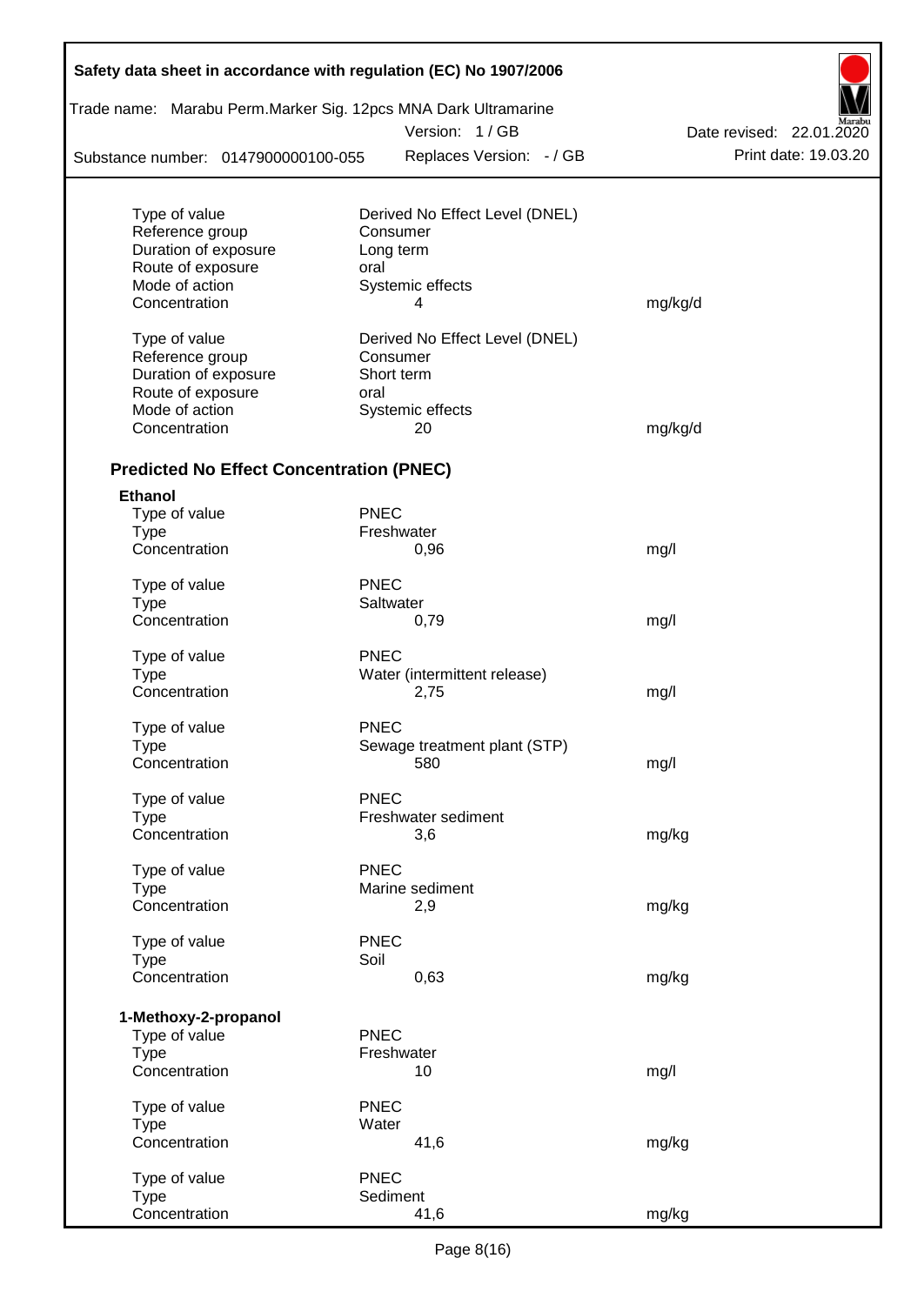| Safety data sheet in accordance with regulation (EC) No 1907/2006                                      |             |                                           |                                                  |
|--------------------------------------------------------------------------------------------------------|-------------|-------------------------------------------|--------------------------------------------------|
| Trade name: Marabu Perm. Marker Sig. 12pcs MNA Dark Ultramarine<br>Substance number: 0147900000100-055 |             | Version: 1/GB<br>Replaces Version: - / GB | Date revised: 22.01.2020<br>Print date: 19.03.20 |
|                                                                                                        |             |                                           |                                                  |
| Type of value<br><b>Type</b>                                                                           | <b>PNEC</b> | Marine sediment                           |                                                  |
| Concentration                                                                                          |             | 4,17                                      | mg/kg                                            |
| Type of value                                                                                          | <b>PNEC</b> |                                           |                                                  |
| <b>Type</b>                                                                                            | Soil        |                                           |                                                  |
| Concentration                                                                                          |             | 2,47                                      | mg/kg                                            |
| Type of value                                                                                          | <b>PNEC</b> |                                           |                                                  |
| <b>Type</b>                                                                                            |             | Sewage treatment plant (STP)              |                                                  |
| Concentration                                                                                          |             | 100                                       | mg/l                                             |
| <b>Benzyl alcohol</b>                                                                                  |             |                                           |                                                  |
| Type of value                                                                                          | <b>PNEC</b> |                                           |                                                  |
| <b>Type</b>                                                                                            |             | Freshwater                                |                                                  |
| Concentration                                                                                          |             | 1                                         | mg/l                                             |
| Type of value                                                                                          | <b>PNEC</b> |                                           |                                                  |
| <b>Type</b>                                                                                            | Saltwater   |                                           |                                                  |
| Concentration                                                                                          |             | 0,1                                       | mg/l                                             |
| Type of value                                                                                          | <b>PNEC</b> |                                           |                                                  |
| <b>Type</b>                                                                                            |             | Water (intermittent release)              |                                                  |
| Concentration                                                                                          |             | 2,3                                       | mg/l                                             |
| Type of value                                                                                          | <b>PNEC</b> |                                           |                                                  |
| <b>Type</b>                                                                                            |             | Sewage treatment plant (STP)              |                                                  |
| Concentration                                                                                          |             | 39                                        | mg/l                                             |
| Type of value                                                                                          | <b>PNEC</b> |                                           |                                                  |
| Type                                                                                                   |             | Freshwater sediment                       |                                                  |
| Concentration                                                                                          |             | 5,27                                      | mg/kg                                            |
| Type of value                                                                                          | <b>PNEC</b> |                                           |                                                  |
| <b>Type</b>                                                                                            |             | Marine sediment                           |                                                  |
| Concentration                                                                                          |             | 0,527                                     | mg/kg                                            |
| Type of value                                                                                          | <b>PNEC</b> |                                           |                                                  |
| <b>Type</b>                                                                                            | Soil        |                                           |                                                  |
| Concentration                                                                                          |             | 0,456                                     | mg/kg                                            |
|                                                                                                        |             |                                           |                                                  |

# **8.2. Exposure controls**

#### **Exposure controls**

Provide adequate ventilation. Where reasonably practicable this should be achieved by the use of local exhaust ventilation and good general extraction. If these are not sufficient to maintain concentrations of particulates and solvent vapour below the OEL, suitable respiratory protection must be worn.

#### **Respiratory protection**

If workers are exposed to concentrations above the exposure limit they must use appropriate, certified respirators. Full mask, filter A

#### **Hand protection**

There is no one glove material or combination of materials that will give unlimited resistance to any individual or combination of chemicals.

For prolonged or repeated handling nitrile rubber gloves with textile undergloves are required. Material thickness  $\rightarrow$  0.5 mm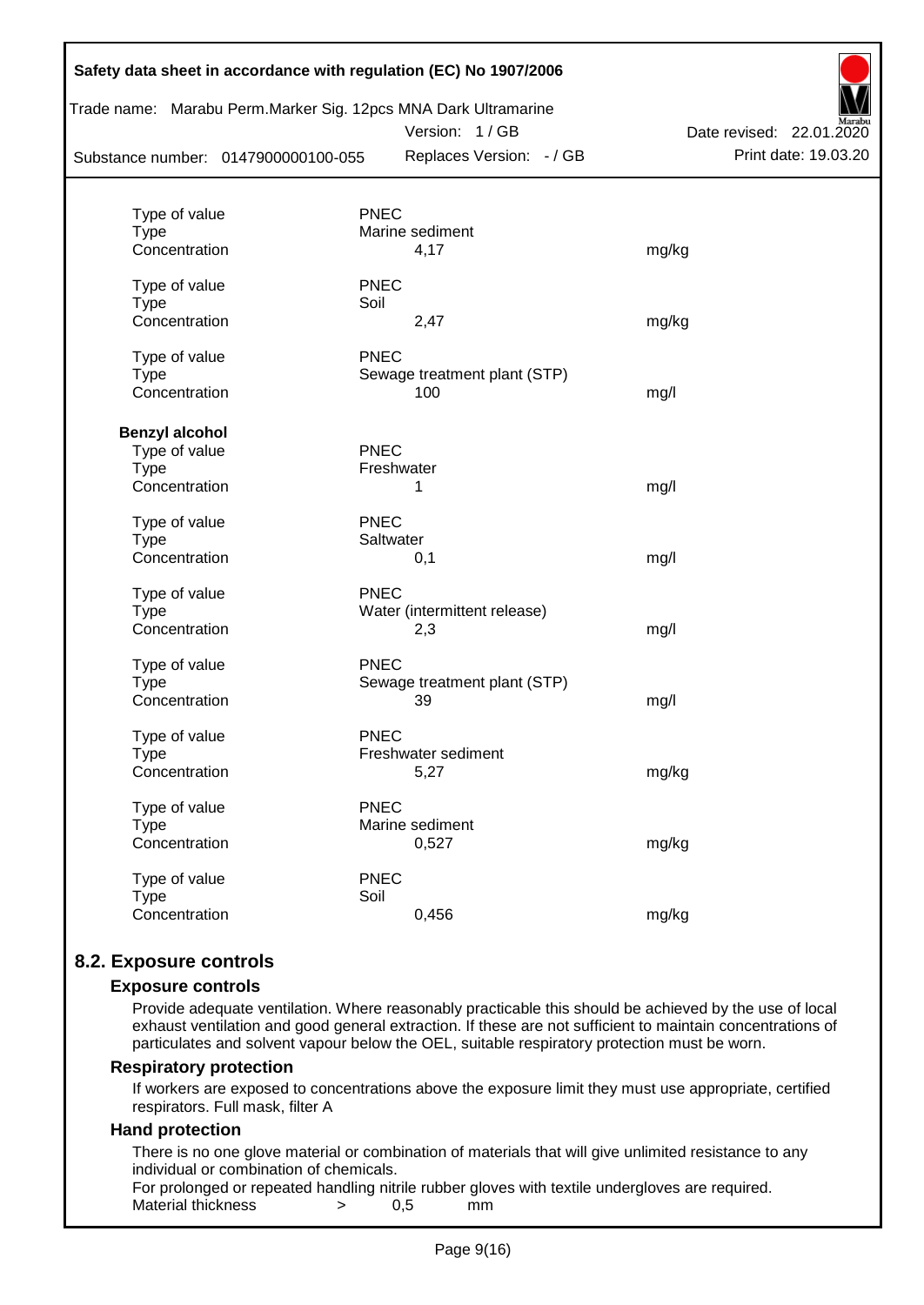| Safety data sheet in accordance with regulation (EC) No 1907/2006                                                                                                                                                                                                                                                                                                                            |                                                 |     |     |                                                                                                                                                                                                                                                                                                                    |
|----------------------------------------------------------------------------------------------------------------------------------------------------------------------------------------------------------------------------------------------------------------------------------------------------------------------------------------------------------------------------------------------|-------------------------------------------------|-----|-----|--------------------------------------------------------------------------------------------------------------------------------------------------------------------------------------------------------------------------------------------------------------------------------------------------------------------|
| Trade name: Marabu Perm.Marker Sig. 12pcs MNA Dark Ultramarine                                                                                                                                                                                                                                                                                                                               |                                                 |     |     |                                                                                                                                                                                                                                                                                                                    |
|                                                                                                                                                                                                                                                                                                                                                                                              | Version: 1/GB                                   |     |     | Date revised: 22.01.2020                                                                                                                                                                                                                                                                                           |
| Substance number: 0147900000100-055                                                                                                                                                                                                                                                                                                                                                          | Replaces Version: - / GB                        |     |     | Print date: 19.03.20                                                                                                                                                                                                                                                                                               |
| Breakthrough time<br>$\,<\,$<br>The breakthrough time must be greater than the end use time of the product.<br>replacement must be followed.<br>Gloves should be replaced regularly and if there is any sign of damage to the glove material.<br>Always ensure that gloves are free from defects and that they are stored and used correctly.<br>maintenance.<br>once exposure has occurred. | 30                                              | min |     | The instructions and information provided by the glove manufacturer on use, storage, maintenance and<br>The performance or effectiveness of the glove may be reduced by physical/ chemical damage and poor<br>Barrier creams may help to protect the exposed areas of the skin, they should however not be applied |
| Eye protection                                                                                                                                                                                                                                                                                                                                                                               |                                                 |     |     |                                                                                                                                                                                                                                                                                                                    |
| Use safety eyewear designed to protect against splash of liquids.                                                                                                                                                                                                                                                                                                                            |                                                 |     |     |                                                                                                                                                                                                                                                                                                                    |
| <b>Body protection</b>                                                                                                                                                                                                                                                                                                                                                                       |                                                 |     |     |                                                                                                                                                                                                                                                                                                                    |
| Cotton or cotton/synthetic overalls or coveralls are normally suitable.                                                                                                                                                                                                                                                                                                                      |                                                 |     |     |                                                                                                                                                                                                                                                                                                                    |
|                                                                                                                                                                                                                                                                                                                                                                                              |                                                 |     |     |                                                                                                                                                                                                                                                                                                                    |
| <b>SECTION 9: Physical and chemical properties</b>                                                                                                                                                                                                                                                                                                                                           |                                                 |     |     |                                                                                                                                                                                                                                                                                                                    |
| 9.1. Information on basic physical and chemical properties                                                                                                                                                                                                                                                                                                                                   |                                                 |     |     |                                                                                                                                                                                                                                                                                                                    |
| <b>Form</b>                                                                                                                                                                                                                                                                                                                                                                                  | liquid                                          |     |     |                                                                                                                                                                                                                                                                                                                    |
| <b>Colour</b>                                                                                                                                                                                                                                                                                                                                                                                | coloured                                        |     |     |                                                                                                                                                                                                                                                                                                                    |
| <b>Odour</b>                                                                                                                                                                                                                                                                                                                                                                                 | mild, alcoholic                                 |     |     |                                                                                                                                                                                                                                                                                                                    |
| <b>Odour threshold</b>                                                                                                                                                                                                                                                                                                                                                                       |                                                 |     |     |                                                                                                                                                                                                                                                                                                                    |
| Remarks                                                                                                                                                                                                                                                                                                                                                                                      | No data available                               |     |     |                                                                                                                                                                                                                                                                                                                    |
| pH value                                                                                                                                                                                                                                                                                                                                                                                     |                                                 |     |     |                                                                                                                                                                                                                                                                                                                    |
| Value                                                                                                                                                                                                                                                                                                                                                                                        | 5,5                                             | to  | 7,5 |                                                                                                                                                                                                                                                                                                                    |
| <b>Melting point</b>                                                                                                                                                                                                                                                                                                                                                                         |                                                 |     |     |                                                                                                                                                                                                                                                                                                                    |
| Remarks                                                                                                                                                                                                                                                                                                                                                                                      | not determined                                  |     |     |                                                                                                                                                                                                                                                                                                                    |
| <b>Freezing point</b>                                                                                                                                                                                                                                                                                                                                                                        |                                                 |     |     |                                                                                                                                                                                                                                                                                                                    |
| Remarks                                                                                                                                                                                                                                                                                                                                                                                      | not determined                                  |     |     |                                                                                                                                                                                                                                                                                                                    |
| Initial boiling point and boiling range                                                                                                                                                                                                                                                                                                                                                      |                                                 |     |     |                                                                                                                                                                                                                                                                                                                    |
| Value                                                                                                                                                                                                                                                                                                                                                                                        | 80                                              | to  | 90  | $^{\circ}C$                                                                                                                                                                                                                                                                                                        |
| <b>Flash point</b>                                                                                                                                                                                                                                                                                                                                                                           |                                                 |     |     |                                                                                                                                                                                                                                                                                                                    |
| Value                                                                                                                                                                                                                                                                                                                                                                                        | 35                                              |     |     | $\rm ^{\circ}C$                                                                                                                                                                                                                                                                                                    |
| Method                                                                                                                                                                                                                                                                                                                                                                                       | ASTM D 6450 (CCCFP)                             |     |     |                                                                                                                                                                                                                                                                                                                    |
| Evaporation rate (ether $= 1$ ) :                                                                                                                                                                                                                                                                                                                                                            |                                                 |     |     |                                                                                                                                                                                                                                                                                                                    |
| Remarks                                                                                                                                                                                                                                                                                                                                                                                      | not determined                                  |     |     |                                                                                                                                                                                                                                                                                                                    |
| <b>Flammability (solid, gas)</b>                                                                                                                                                                                                                                                                                                                                                             |                                                 |     |     |                                                                                                                                                                                                                                                                                                                    |
| Not applicable                                                                                                                                                                                                                                                                                                                                                                               |                                                 |     |     |                                                                                                                                                                                                                                                                                                                    |
| Upper/lower flammability or explosive limits                                                                                                                                                                                                                                                                                                                                                 |                                                 |     |     |                                                                                                                                                                                                                                                                                                                    |
| Lower explosion limit<br>Upper explosion limit<br>Source                                                                                                                                                                                                                                                                                                                                     | 1,5<br>appr.<br>15<br>appr.<br>Literature value |     |     | %(V)<br>$%$ (V)                                                                                                                                                                                                                                                                                                    |
| <b>Vapour density</b>                                                                                                                                                                                                                                                                                                                                                                        |                                                 |     |     |                                                                                                                                                                                                                                                                                                                    |
| Remarks                                                                                                                                                                                                                                                                                                                                                                                      | not determined                                  |     |     |                                                                                                                                                                                                                                                                                                                    |
| <b>Density</b>                                                                                                                                                                                                                                                                                                                                                                               |                                                 |     |     |                                                                                                                                                                                                                                                                                                                    |
| Remarks                                                                                                                                                                                                                                                                                                                                                                                      | not determined                                  |     |     |                                                                                                                                                                                                                                                                                                                    |
| Solubility in water                                                                                                                                                                                                                                                                                                                                                                          |                                                 |     |     |                                                                                                                                                                                                                                                                                                                    |
| Remarks                                                                                                                                                                                                                                                                                                                                                                                      | partially miscible                              |     |     |                                                                                                                                                                                                                                                                                                                    |
| <b>Partition coefficient: n-octanol/water</b>                                                                                                                                                                                                                                                                                                                                                |                                                 |     |     |                                                                                                                                                                                                                                                                                                                    |
|                                                                                                                                                                                                                                                                                                                                                                                              |                                                 |     |     |                                                                                                                                                                                                                                                                                                                    |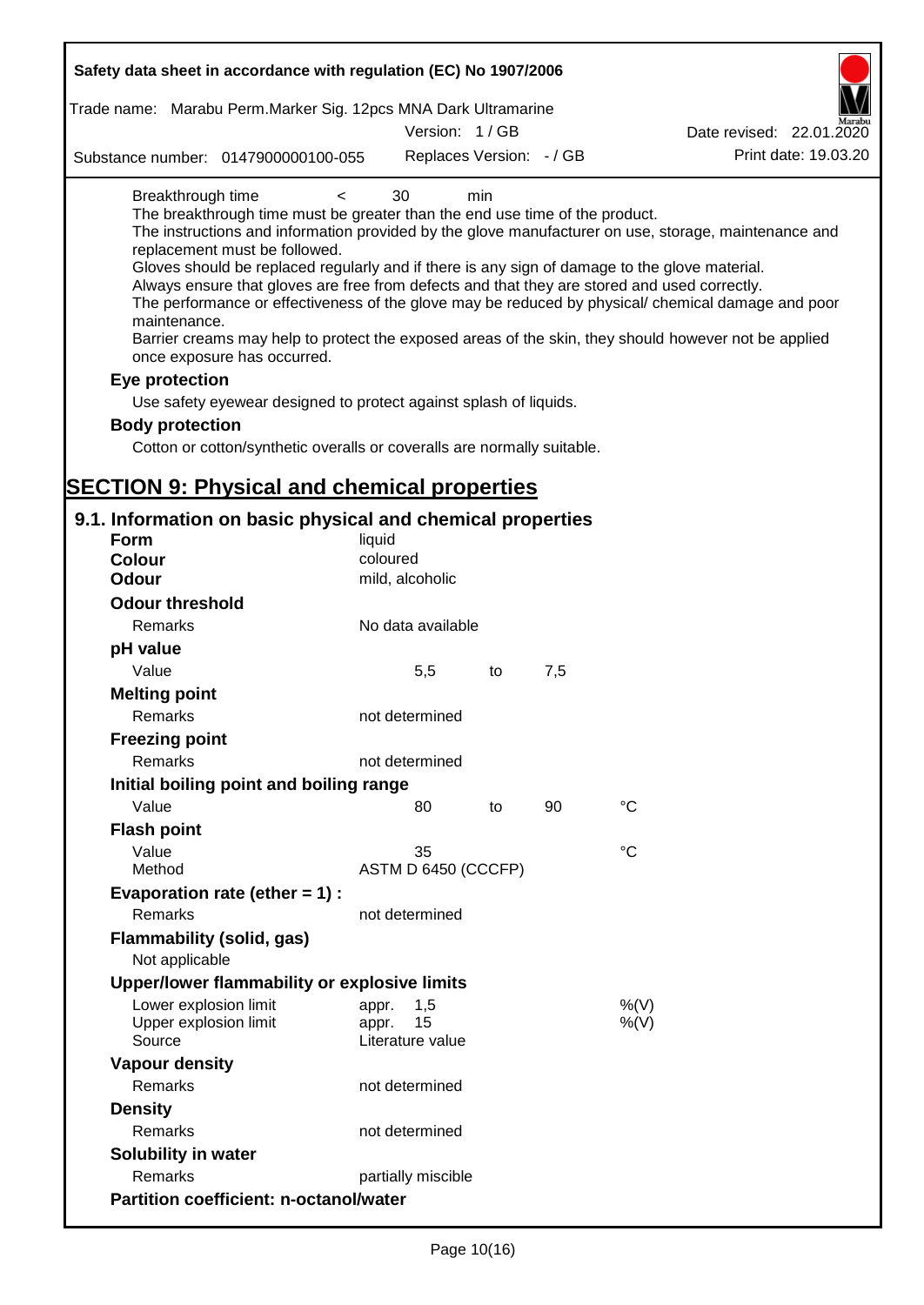| Safety data sheet in accordance with regulation (EC) No 1907/2006                                                                                                     |                                                                   |                                                  |    |   |                                                                                                        |  |
|-----------------------------------------------------------------------------------------------------------------------------------------------------------------------|-------------------------------------------------------------------|--------------------------------------------------|----|---|--------------------------------------------------------------------------------------------------------|--|
| Trade name: Marabu Perm.Marker Sig. 12pcs MNA Dark Ultramarine                                                                                                        |                                                                   | Version: 1/GB                                    |    |   | Date revised: 22.01.2020                                                                               |  |
| Substance number: 0147900000100-055                                                                                                                                   |                                                                   | Replaces Version: - / GB                         |    |   | Print date: 19.03.20                                                                                   |  |
| Remarks                                                                                                                                                               |                                                                   | Not applicable                                   |    |   |                                                                                                        |  |
| Ignition temperature                                                                                                                                                  |                                                                   |                                                  |    |   |                                                                                                        |  |
| Value                                                                                                                                                                 | appr.                                                             | 287                                              |    |   | °C                                                                                                     |  |
| Source                                                                                                                                                                |                                                                   | Literature value                                 |    |   |                                                                                                        |  |
| <b>Viscosity</b>                                                                                                                                                      |                                                                   |                                                  |    |   |                                                                                                        |  |
| Value                                                                                                                                                                 |                                                                   | 3                                                | to | 6 | mPa.s                                                                                                  |  |
| <b>Efflux time</b>                                                                                                                                                    |                                                                   |                                                  |    |   |                                                                                                        |  |
| Remarks                                                                                                                                                               |                                                                   | not determined                                   |    |   |                                                                                                        |  |
| <b>Explosive properties</b>                                                                                                                                           |                                                                   |                                                  |    |   |                                                                                                        |  |
| evaluation                                                                                                                                                            | no                                                                |                                                  |    |   |                                                                                                        |  |
| <b>Oxidising properties</b>                                                                                                                                           |                                                                   |                                                  |    |   |                                                                                                        |  |
| evaluation                                                                                                                                                            |                                                                   | None known                                       |    |   |                                                                                                        |  |
|                                                                                                                                                                       |                                                                   |                                                  |    |   |                                                                                                        |  |
| 9.2. Other information                                                                                                                                                |                                                                   |                                                  |    |   |                                                                                                        |  |
| <b>Other information</b>                                                                                                                                              |                                                                   |                                                  |    |   |                                                                                                        |  |
|                                                                                                                                                                       |                                                                   |                                                  |    |   | The physical specifications are approximate values and refer to the used safety relevant component(s). |  |
| <b>SECTION 10: Stability and reactivity</b>                                                                                                                           |                                                                   |                                                  |    |   |                                                                                                        |  |
| 10.1. Reactivity<br>No hazardous reactions when stored and handled according to prescribed instructions.                                                              |                                                                   |                                                  |    |   |                                                                                                        |  |
| 10.2. Chemical stability<br>Stable under recommended storage and handling conditions (see section 7).                                                                 |                                                                   |                                                  |    |   |                                                                                                        |  |
|                                                                                                                                                                       |                                                                   |                                                  |    |   |                                                                                                        |  |
| 10.3. Possibility of hazardous reactions<br>Keep away from oxidising agents, strongly alkaline and strongly acid materials in order to avoid<br>exothermic reactions. |                                                                   |                                                  |    |   |                                                                                                        |  |
| 10.4. Conditions to avoid<br>When exposed to high temperatures may produce hazardous decomposition products.                                                          |                                                                   |                                                  |    |   |                                                                                                        |  |
| 10.5. Incompatible materials<br>No hazardous reactions when stored and handled according to prescribed instructions.                                                  |                                                                   |                                                  |    |   |                                                                                                        |  |
| 10.6. Hazardous decomposition products                                                                                                                                |                                                                   |                                                  |    |   |                                                                                                        |  |
| See chapter 5.2 (Firefighting measures - Special hazards arising from the substance or mixture).                                                                      |                                                                   |                                                  |    |   |                                                                                                        |  |
| <b>SECTION 11: Toxicological information</b>                                                                                                                          |                                                                   |                                                  |    |   |                                                                                                        |  |
| 11.1. Information on toxicological effects                                                                                                                            |                                                                   |                                                  |    |   |                                                                                                        |  |
| <b>Acute oral toxicity</b>                                                                                                                                            |                                                                   |                                                  |    |   |                                                                                                        |  |
| <b>ATE</b>                                                                                                                                                            |                                                                   | 2.000                                            |    |   |                                                                                                        |  |
| Method                                                                                                                                                                | $\geq$                                                            | calculated value (Regulation (EC) No. 1272/2008) |    |   | mg/kg                                                                                                  |  |
| <b>Acute oral toxicity (Components)</b>                                                                                                                               |                                                                   |                                                  |    |   |                                                                                                        |  |
|                                                                                                                                                                       |                                                                   |                                                  |    |   |                                                                                                        |  |
| 1-Methoxy-2-propanol<br><b>Species</b><br>LD50                                                                                                                        | rat                                                               | 5200                                             |    |   | mg/kg                                                                                                  |  |
| <b>Benzyl alcohol</b>                                                                                                                                                 |                                                                   |                                                  |    |   |                                                                                                        |  |
| <b>Species</b>                                                                                                                                                        | rat                                                               |                                                  |    |   |                                                                                                        |  |
| LD50                                                                                                                                                                  |                                                                   | 1620                                             |    |   | mg/kg                                                                                                  |  |
| <b>Acute dermal toxicity</b>                                                                                                                                          |                                                                   |                                                  |    |   |                                                                                                        |  |
| Remarks                                                                                                                                                               | Based on available data, the classification criteria are not met. |                                                  |    |   |                                                                                                        |  |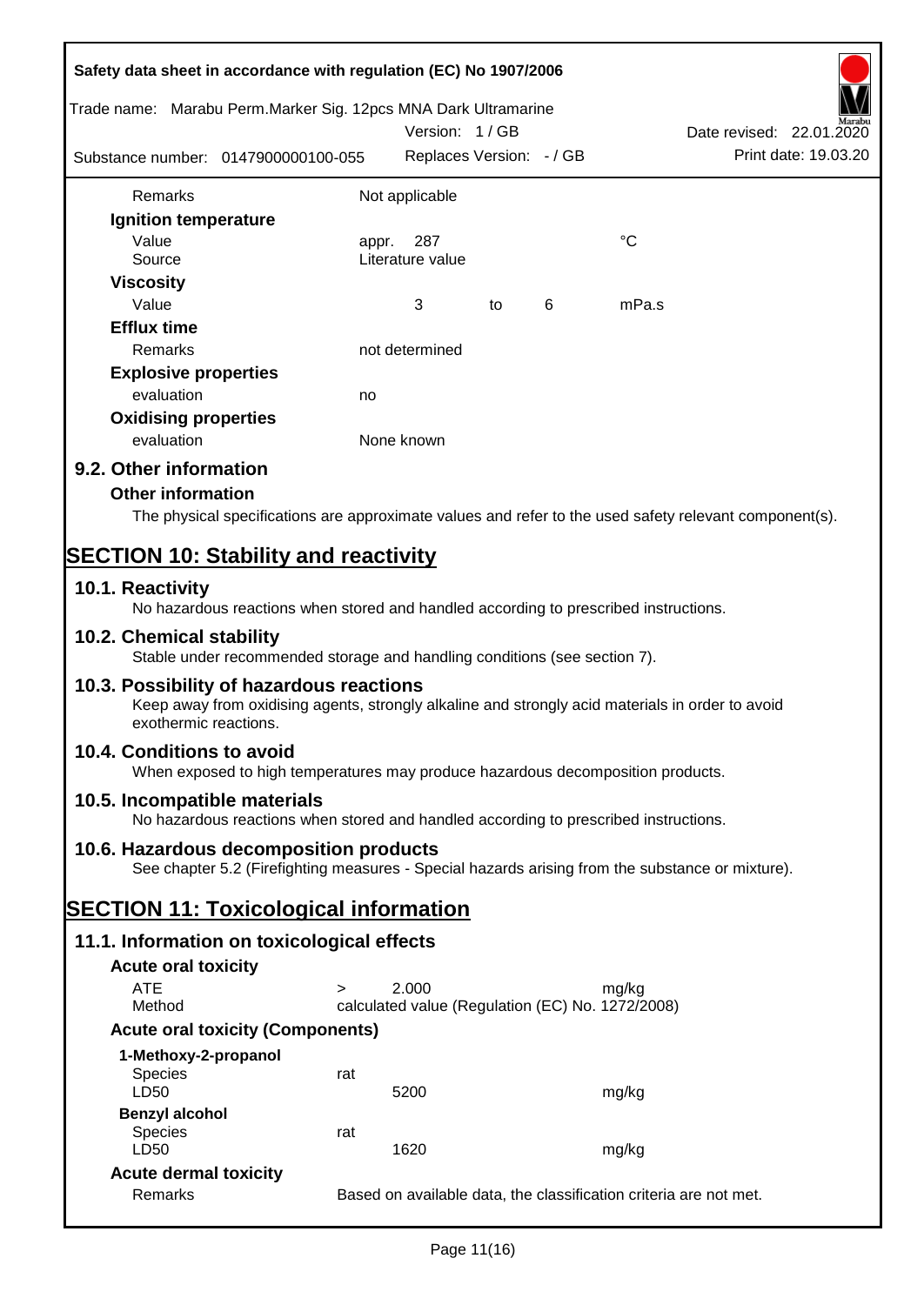| Trade name: Marabu Perm.Marker Sig. 12pcs MNA Dark Ultramarine<br>Substance number: 0147900000100-055                                                                                                                                                                                                                                                                                                                 |                                        |            | Version: 1/GB<br>Replaces Version: - / GB                                  |                                                                                                                               | Date revised: 22.01.2020 | Print date: 19.03.20 |
|-----------------------------------------------------------------------------------------------------------------------------------------------------------------------------------------------------------------------------------------------------------------------------------------------------------------------------------------------------------------------------------------------------------------------|----------------------------------------|------------|----------------------------------------------------------------------------|-------------------------------------------------------------------------------------------------------------------------------|--------------------------|----------------------|
| <b>Acute dermal toxicity (Components)</b>                                                                                                                                                                                                                                                                                                                                                                             |                                        |            |                                                                            |                                                                                                                               |                          |                      |
| 1-Methoxy-2-propanol<br>Species<br>LD50                                                                                                                                                                                                                                                                                                                                                                               | rabbit                                 | 14000      |                                                                            | mg/kg                                                                                                                         |                          |                      |
| <b>Acute inhalational toxicity</b>                                                                                                                                                                                                                                                                                                                                                                                    |                                        |            |                                                                            |                                                                                                                               |                          |                      |
| <b>ATE</b><br>Administration/Form<br>Method<br>Remarks                                                                                                                                                                                                                                                                                                                                                                | $\geq$<br>Vapors                       | 20         |                                                                            | mg/l<br>calculated value (Regulation (EC) No. 1272/2008)<br>Based on available data, the classification criteria are not met. |                          |                      |
| <b>Acute inhalative toxicity (Components)</b>                                                                                                                                                                                                                                                                                                                                                                         |                                        |            |                                                                            |                                                                                                                               |                          |                      |
| <b>Benzyl alcohol</b><br><b>Species</b><br>LD <sub>0</sub><br>Duration of exposure                                                                                                                                                                                                                                                                                                                                    | rat                                    | 4,178<br>4 | h                                                                          | mg/l                                                                                                                          |                          |                      |
| Administration/Form<br>Method<br><b>Benzyl alcohol</b>                                                                                                                                                                                                                                                                                                                                                                | Dust/Mist<br>OECD 403                  |            |                                                                            |                                                                                                                               |                          |                      |
| <b>Species</b><br>LD50<br>Duration of exposure<br>Administration/Form<br>Method                                                                                                                                                                                                                                                                                                                                       | rat<br>$\geq$<br>Dust/Mist<br>OECD 403 | 5<br>4     | h                                                                          | mg/l                                                                                                                          |                          |                      |
| <b>Skin corrosion/irritation</b>                                                                                                                                                                                                                                                                                                                                                                                      |                                        |            |                                                                            |                                                                                                                               |                          |                      |
| Remarks                                                                                                                                                                                                                                                                                                                                                                                                               |                                        |            |                                                                            | Based on available data, the classification criteria are not met.                                                             |                          |                      |
| Serious eye damage/irritation                                                                                                                                                                                                                                                                                                                                                                                         |                                        |            |                                                                            |                                                                                                                               |                          |                      |
| evaluation                                                                                                                                                                                                                                                                                                                                                                                                            | irritant                               |            |                                                                            |                                                                                                                               |                          |                      |
| Remarks                                                                                                                                                                                                                                                                                                                                                                                                               |                                        |            | The classification criteria are met.                                       |                                                                                                                               |                          |                      |
| <b>Sensitization</b>                                                                                                                                                                                                                                                                                                                                                                                                  |                                        |            |                                                                            |                                                                                                                               |                          |                      |
| Remarks                                                                                                                                                                                                                                                                                                                                                                                                               |                                        |            |                                                                            | Based on available data, the classification criteria are not met.                                                             |                          |                      |
| <b>Mutagenicity</b><br>Remarks                                                                                                                                                                                                                                                                                                                                                                                        |                                        |            |                                                                            | Based on available data, the classification criteria are not met.                                                             |                          |                      |
| <b>Reproductive toxicity</b><br>Remarks                                                                                                                                                                                                                                                                                                                                                                               |                                        |            |                                                                            | Based on available data, the classification criteria are not met.                                                             |                          |                      |
| Carcinogenicity                                                                                                                                                                                                                                                                                                                                                                                                       |                                        |            |                                                                            |                                                                                                                               |                          |                      |
| Remarks                                                                                                                                                                                                                                                                                                                                                                                                               |                                        |            |                                                                            | Based on available data, the classification criteria are not met.                                                             |                          |                      |
| <b>Specific Target Organ Toxicity (STOT)</b>                                                                                                                                                                                                                                                                                                                                                                          |                                        |            |                                                                            |                                                                                                                               |                          |                      |
| <b>Single exposure</b><br>Remarks<br>evaluation                                                                                                                                                                                                                                                                                                                                                                       |                                        |            | The classification criteria are met.<br>May cause drowsiness or dizziness. |                                                                                                                               |                          |                      |
| <b>Repeated exposure</b><br>Remarks                                                                                                                                                                                                                                                                                                                                                                                   |                                        |            |                                                                            | Based on available data, the classification criteria are not met.                                                             |                          |                      |
| <b>Aspiration hazard</b><br>Based on available data, the classification criteria are not met.                                                                                                                                                                                                                                                                                                                         |                                        |            |                                                                            |                                                                                                                               |                          |                      |
| <b>Experience in practice</b>                                                                                                                                                                                                                                                                                                                                                                                         |                                        |            |                                                                            |                                                                                                                               |                          |                      |
| Exposure to component solvents vapours concentration in excess of the stated occupational exposure<br>limit may result in adverse health effects such as mucous membrane and respiratory system irritation<br>and adverse effects on kidney, liver and central nervous system. Symptoms and signs include headache,<br>dizziness, fatigue, muscular weakness, drowsiness and in extreme cases, loss of consciousness. |                                        |            |                                                                            |                                                                                                                               |                          |                      |

Solvents may cause some of the above effects by absorption through the skin. Repeated or prolonged contact with the mixture may cause removal of natural fat from the skin resulting in non-allergic contact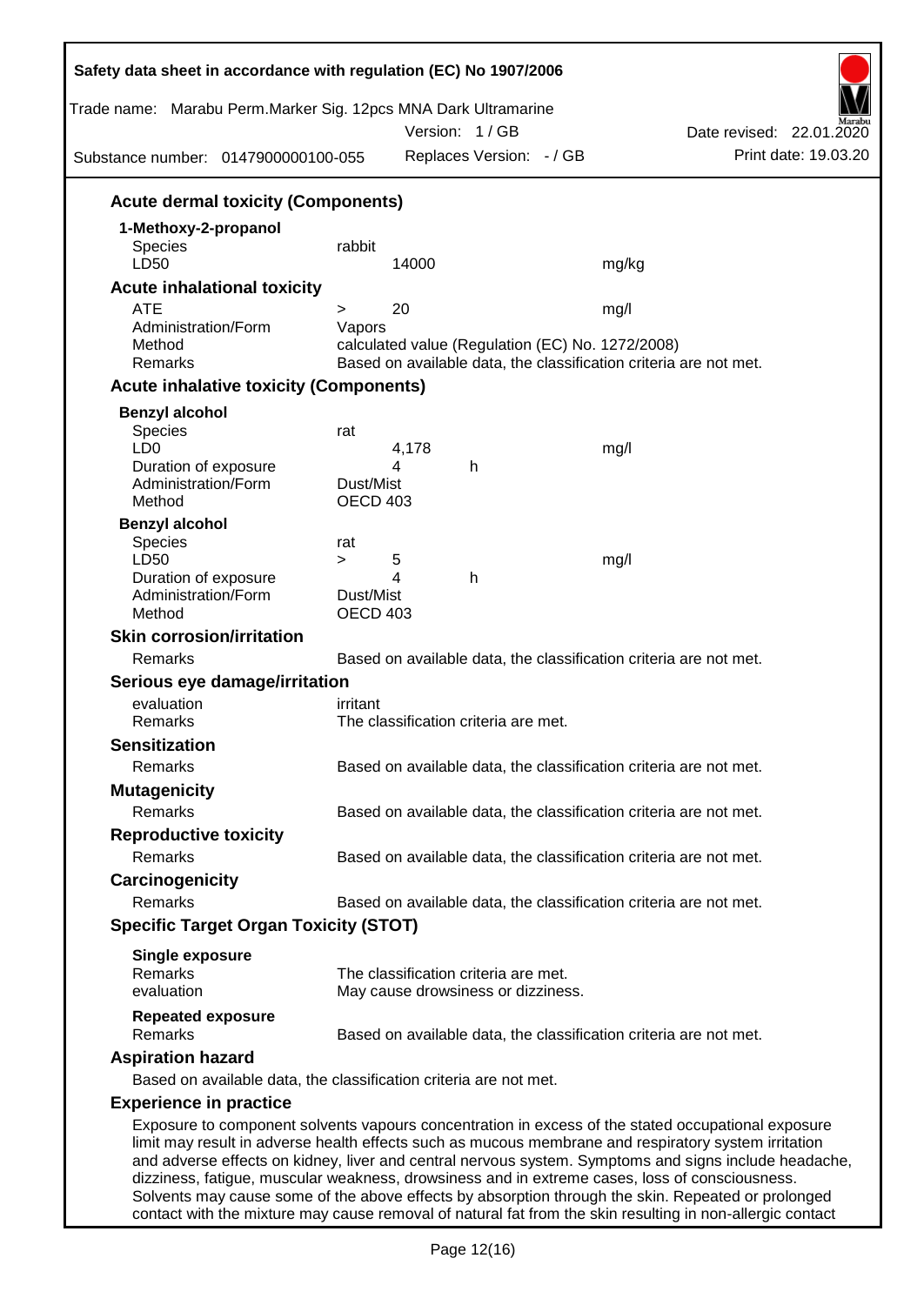| Safety data sheet in accordance with regulation (EC) No 1907/2006                                                                                                                                                                                                                                                                                                                                                                                                                                                                                    |                   |                  |                              |                                                    |                                                                                                       |
|------------------------------------------------------------------------------------------------------------------------------------------------------------------------------------------------------------------------------------------------------------------------------------------------------------------------------------------------------------------------------------------------------------------------------------------------------------------------------------------------------------------------------------------------------|-------------------|------------------|------------------------------|----------------------------------------------------|-------------------------------------------------------------------------------------------------------|
| Trade name: Marabu Perm.Marker Sig. 12pcs MNA Dark Ultramarine                                                                                                                                                                                                                                                                                                                                                                                                                                                                                       |                   |                  |                              |                                                    |                                                                                                       |
|                                                                                                                                                                                                                                                                                                                                                                                                                                                                                                                                                      |                   |                  | Version: 1/GB                |                                                    | Date revised: 22.01.2020                                                                              |
| Substance number: 0147900000100-055                                                                                                                                                                                                                                                                                                                                                                                                                                                                                                                  |                   |                  | Replaces Version: - / GB     |                                                    | Print date: 19.03.20                                                                                  |
| dermatitis and absorption through the skin. The liquid splashed in the eyes may cause irritation and<br>known, delayed and immediate effects and also chronic effects of components from short-term and<br>long-term exposure by oral, inhalation and dermal routes of exposure and eye contact.<br><b>Other information</b><br>There are no data available on the mixture itself.<br>The mixture has been assessed following the additivity method of the CLP Regulation (EC) No<br>1272/2008 and classified for toxicological hazards accordingly. |                   |                  |                              |                                                    | reversible damage. Ingestion may cause nausea, diarrhoea and vomiting. This takes into account, where |
| <b>SECTION 12: Ecological information</b>                                                                                                                                                                                                                                                                                                                                                                                                                                                                                                            |                   |                  |                              |                                                    |                                                                                                       |
| 12.1. Toxicity                                                                                                                                                                                                                                                                                                                                                                                                                                                                                                                                       |                   |                  |                              |                                                    |                                                                                                       |
| <b>General information</b>                                                                                                                                                                                                                                                                                                                                                                                                                                                                                                                           |                   |                  |                              |                                                    |                                                                                                       |
| There are no data available on the mixture itself. Do not allow to enter drains or water courses. The<br>and is classified for eco-toxicological properties accordingly. See Sections 2 and 3 for details.                                                                                                                                                                                                                                                                                                                                           |                   |                  |                              |                                                    | mixture has been assessed following the summation method of the CLP Regulation (EC) No 1272/2008      |
| <b>Fish toxicity (Components)</b>                                                                                                                                                                                                                                                                                                                                                                                                                                                                                                                    |                   |                  |                              |                                                    |                                                                                                       |
| 1-Methoxy-2-propanol<br>Species<br>LC <sub>0</sub>                                                                                                                                                                                                                                                                                                                                                                                                                                                                                                   | $\geq$            | 4600             | golden orfe (Leuciscus idus) | mg/l                                               |                                                                                                       |
| Duration of exposure                                                                                                                                                                                                                                                                                                                                                                                                                                                                                                                                 |                   | 96               | h.                           |                                                    |                                                                                                       |
| <b>Daphnia toxicity (Components)</b>                                                                                                                                                                                                                                                                                                                                                                                                                                                                                                                 |                   |                  |                              |                                                    |                                                                                                       |
| 1-Methoxy-2-propanol                                                                                                                                                                                                                                                                                                                                                                                                                                                                                                                                 |                   |                  |                              |                                                    |                                                                                                       |
| Species                                                                                                                                                                                                                                                                                                                                                                                                                                                                                                                                              |                   | Daphnia magna    |                              |                                                    |                                                                                                       |
| <b>EC50</b><br>Duration of exposure                                                                                                                                                                                                                                                                                                                                                                                                                                                                                                                  |                   | 23300<br>48      | h                            | mg/l                                               |                                                                                                       |
| <b>Algae toxicity (Components)</b>                                                                                                                                                                                                                                                                                                                                                                                                                                                                                                                   |                   |                  |                              |                                                    |                                                                                                       |
|                                                                                                                                                                                                                                                                                                                                                                                                                                                                                                                                                      |                   |                  |                              |                                                    |                                                                                                       |
| 1-Methoxy-2-propanol<br><b>Species</b>                                                                                                                                                                                                                                                                                                                                                                                                                                                                                                               |                   | Desmodesmus      |                              |                                                    |                                                                                                       |
| <b>EC50</b>                                                                                                                                                                                                                                                                                                                                                                                                                                                                                                                                          | >                 | 1000             |                              | mg/l                                               |                                                                                                       |
| Duration of exposure                                                                                                                                                                                                                                                                                                                                                                                                                                                                                                                                 |                   | 168              | h                            |                                                    |                                                                                                       |
| <b>Bacteria toxicity (Components)</b>                                                                                                                                                                                                                                                                                                                                                                                                                                                                                                                |                   |                  |                              |                                                    |                                                                                                       |
| 1-Methoxy-2-propanol                                                                                                                                                                                                                                                                                                                                                                                                                                                                                                                                 |                   |                  |                              |                                                    |                                                                                                       |
| <b>Species</b>                                                                                                                                                                                                                                                                                                                                                                                                                                                                                                                                       |                   | activated sludge |                              |                                                    |                                                                                                       |
| <b>EC50</b>                                                                                                                                                                                                                                                                                                                                                                                                                                                                                                                                          | $\geq$            | 1000             |                              | mg/l                                               |                                                                                                       |
| 12.2. Persistence and degradability                                                                                                                                                                                                                                                                                                                                                                                                                                                                                                                  |                   |                  |                              |                                                    |                                                                                                       |
| <b>General information</b>                                                                                                                                                                                                                                                                                                                                                                                                                                                                                                                           |                   |                  |                              |                                                    |                                                                                                       |
| No data available                                                                                                                                                                                                                                                                                                                                                                                                                                                                                                                                    |                   |                  |                              |                                                    |                                                                                                       |
| <b>Biodegradability (Components)</b>                                                                                                                                                                                                                                                                                                                                                                                                                                                                                                                 |                   |                  |                              |                                                    |                                                                                                       |
| 1-Methoxy-2-propanol                                                                                                                                                                                                                                                                                                                                                                                                                                                                                                                                 |                   |                  |                              |                                                    |                                                                                                       |
| Value<br>Duration of test                                                                                                                                                                                                                                                                                                                                                                                                                                                                                                                            |                   | 90<br>28         | d                            | $\%$                                               |                                                                                                       |
| evaluation<br>Method                                                                                                                                                                                                                                                                                                                                                                                                                                                                                                                                 | <b>OECD 301 F</b> |                  |                              | Readily biodegradable (according to OECD criteria) |                                                                                                       |
| 12.3. Bioaccumulative potential                                                                                                                                                                                                                                                                                                                                                                                                                                                                                                                      |                   |                  |                              |                                                    |                                                                                                       |
| <b>General information</b>                                                                                                                                                                                                                                                                                                                                                                                                                                                                                                                           |                   |                  |                              |                                                    |                                                                                                       |
| There are no data available on the mixture itself.                                                                                                                                                                                                                                                                                                                                                                                                                                                                                                   |                   |                  |                              |                                                    |                                                                                                       |
| <b>Partition coefficient: n-octanol/water</b>                                                                                                                                                                                                                                                                                                                                                                                                                                                                                                        |                   |                  |                              |                                                    |                                                                                                       |
| Remarks                                                                                                                                                                                                                                                                                                                                                                                                                                                                                                                                              |                   | Not applicable   |                              |                                                    |                                                                                                       |
|                                                                                                                                                                                                                                                                                                                                                                                                                                                                                                                                                      |                   |                  |                              |                                                    |                                                                                                       |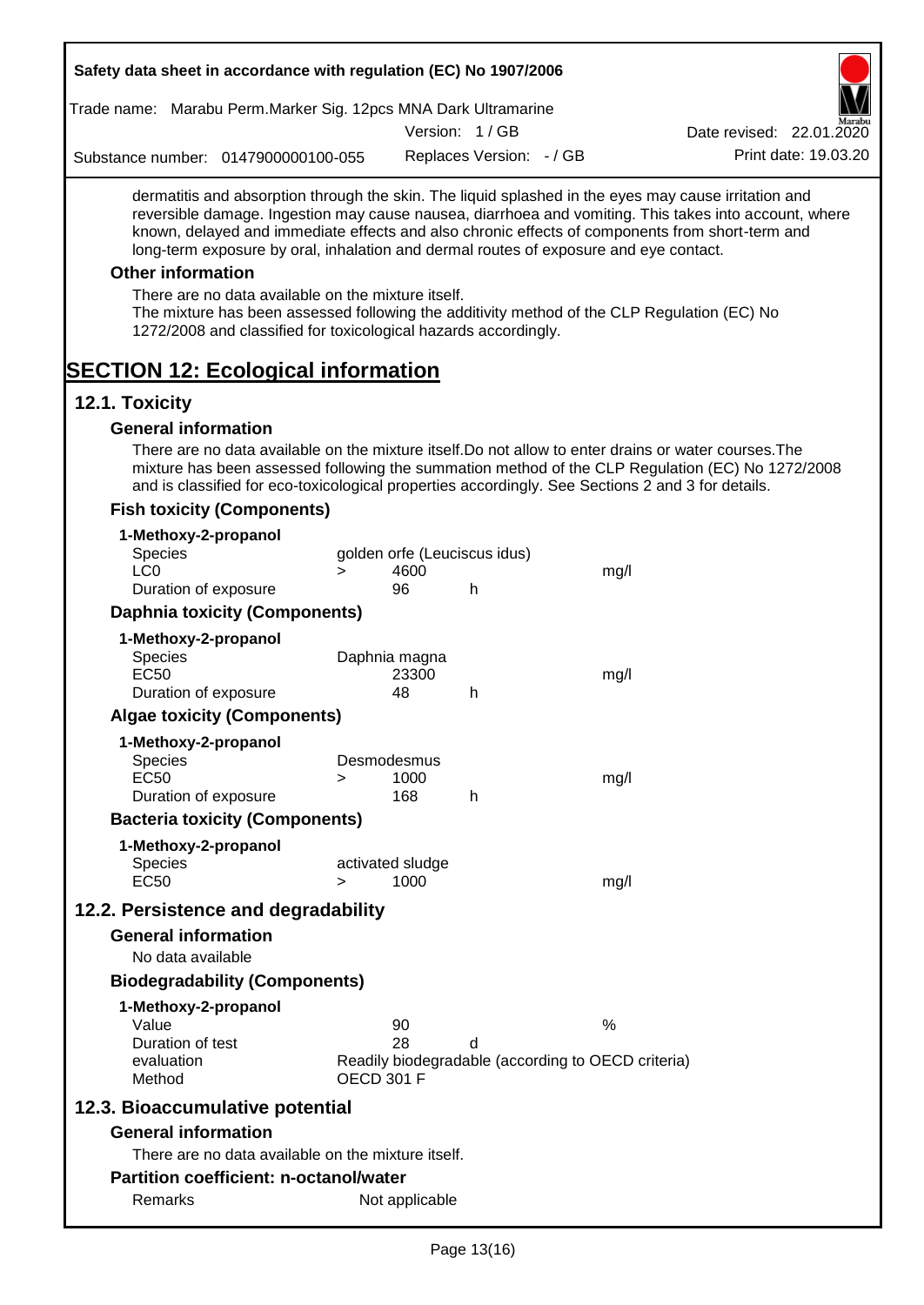Trade name: Marabu Perm.Marker Sig. 12pcs MNA Dark Ultramarine

Version: 1 / GB

Substance number: 0147900000100-055 Replaces Version: - / GB Print date: 19.03.20

# **12.4. Mobility in soil**

#### **General information**

There are no data available on the mixture itself.

#### **12.5. Results of PBT and vPvB assessment**

#### **General information**

There are no data available on the mixture itself.

#### **12.6. Other adverse effects**

#### **General information**

There are no data available on the mixture itself.

# **SECTION 13: Disposal considerations**

#### **13.1. Waste treatment methods**

#### **Disposal recommendations for the product**

Do not allow to enter drains or water courses. Wastes and emptied containers should be classified in accordance with relevant national regulation. The European Waste Catalogue classification of this product, when disposed of as waste is EWC waste code 08 03 12\* waste ink containing dangerous substances If this product is mixed with other wastes, the original waste product code may no longer apply and the appropriate code should be assigned. For further information contact your local waste authority.

#### **Disposal recommendations for packaging**

Using information provided in this safety data sheet, advice should be obtained from the relevant waste authority on the classification of empty containers. Empty containers must be scrapped or reconditioned.

Not emptied containers are hazardous waste (waste code number 150110).

# **SECTION 14: Transport information**

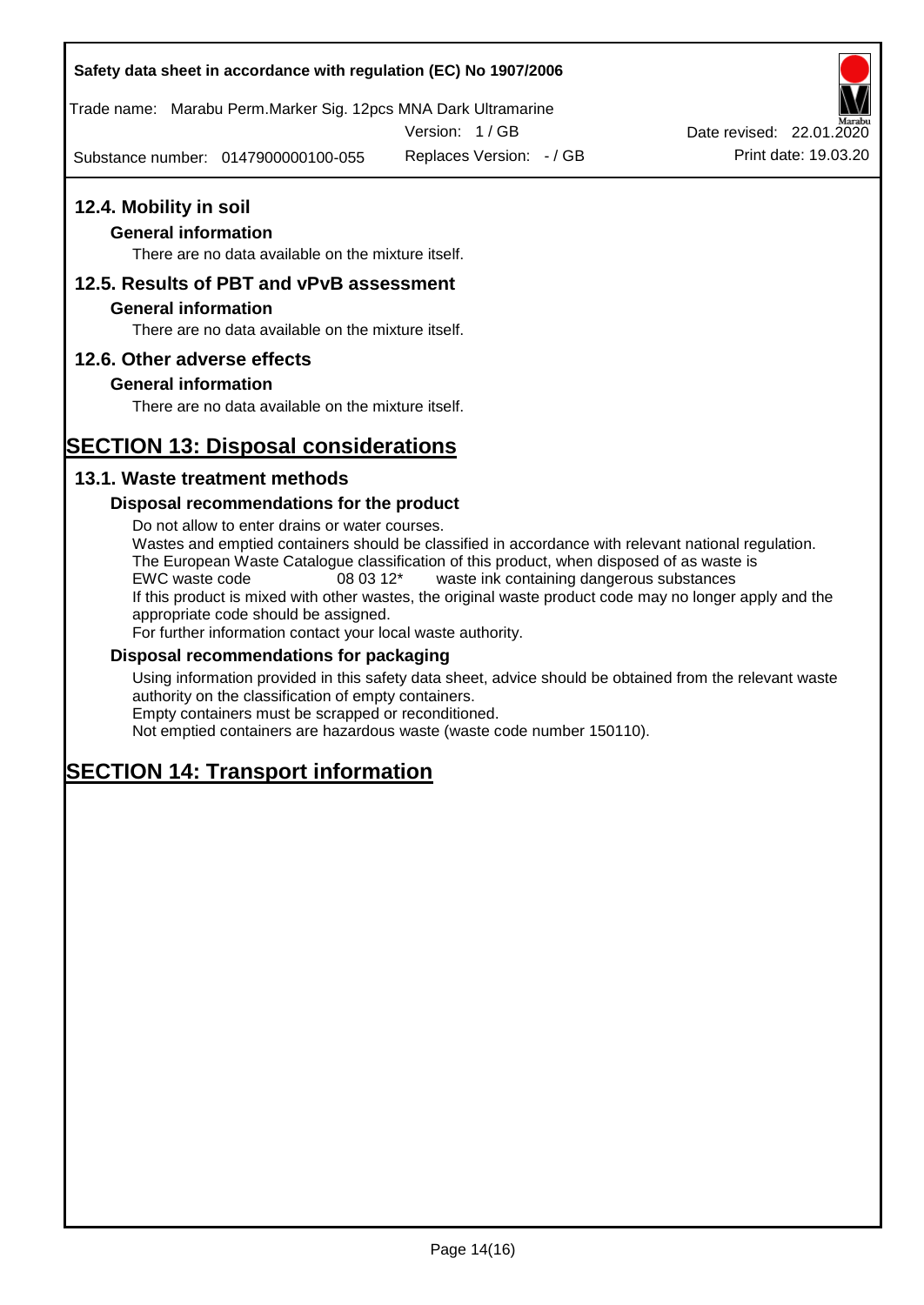Trade name: Marabu Perm.Marker Sig. 12pcs MNA Dark Ultramarine



Version: 1 / GB Replaces Version:  $-$  / GB Print date: 19.03.20

Substance number: 0147900000100-055

|                                     | <b>Land transport ADR/RID</b> | <b>Marine transport</b><br><b>IMDG/GGVSee</b> | Air transport<br><b>ICAO/IATA</b> |  |
|-------------------------------------|-------------------------------|-----------------------------------------------|-----------------------------------|--|
| Tunnel restriction code             | D/E                           |                                               |                                   |  |
| 14.1. UN number                     | 1263                          | 1263                                          | 1263                              |  |
| 14.2. UN proper shipping name       | <b>PAINT</b>                  | <b>PAINT</b>                                  | <b>PAINT</b>                      |  |
| 14.3. Transport hazard<br>class(es) | 3                             | 3                                             | 3                                 |  |
| Label                               |                               |                                               |                                   |  |
| 14.4. Packing group                 | Ш                             | Ш                                             | Ш                                 |  |
| Special provision                   | 640E                          |                                               |                                   |  |
| <b>Limited Quantity</b>             | 5 <sub>1</sub>                |                                               |                                   |  |
| Transport category                  | 3                             |                                               |                                   |  |
| 14.5. Environmental hazards         |                               | no                                            |                                   |  |

# **Information for all modes of transport**

**14.6. Special precautions for user**

Transport within the user's premises:

Always transport in closed containers that are upright and secure.

Ensure that persons transporting the product know what to do in the event of an accident or spillage.

# **Other information**

**14.7. Transport in bulk according to Annex II of Marpol and the IBC Code** no

# **SECTION 15: Regulatory information**

# **15.1. Safety, health and environmental regulations/legislation specific for the substance or mixture**

# **VOC**

VOC (EU) 75 %

**Other information**

The product does not contain substances of very high concern (SVHC).

# **15.2. Chemical safety assessment**

For this preparation a chemical safety assessment has not been carried out.

# **SECTION 16: Other information**

**Hazard statements listed in Chapter 3**